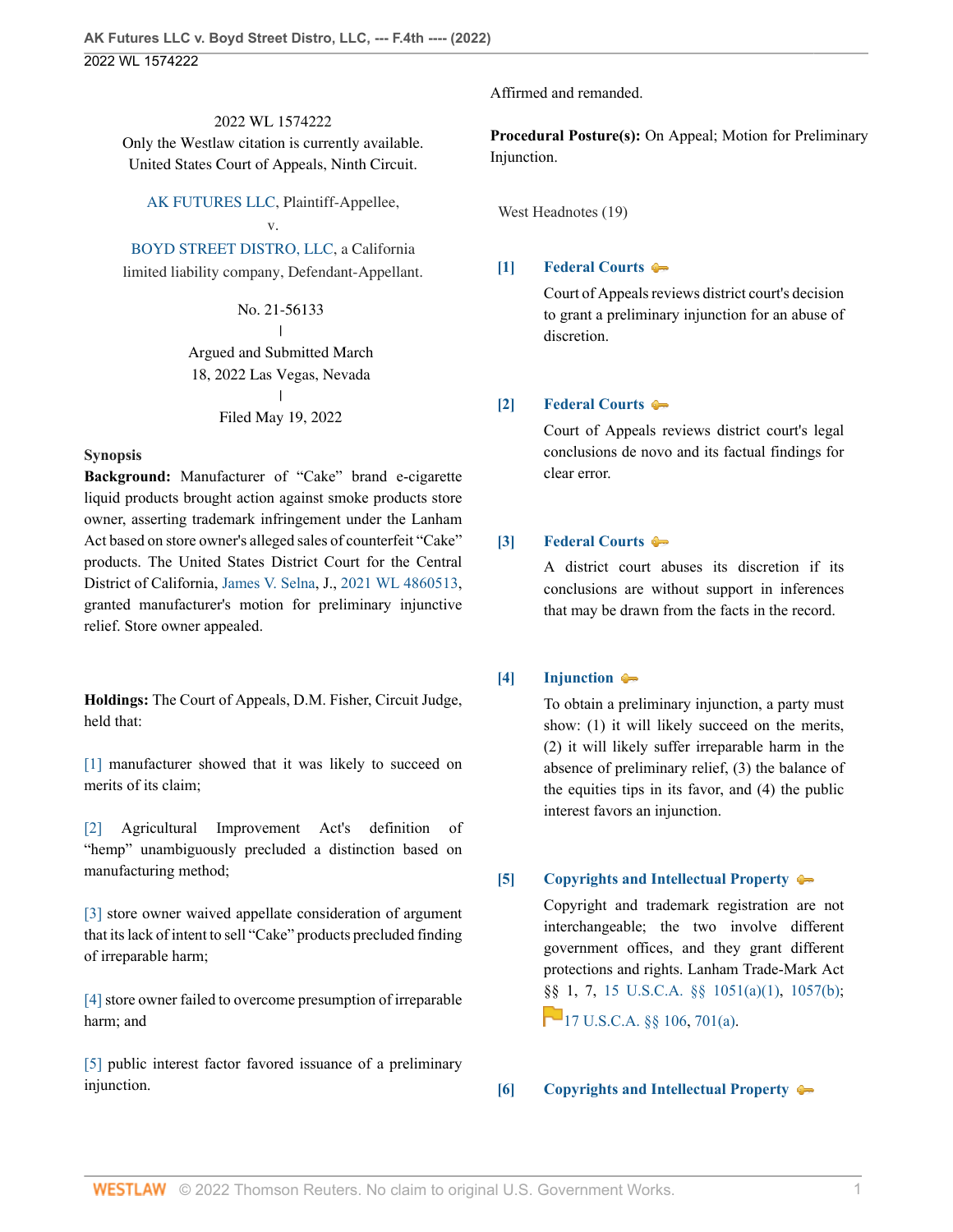Registration is a vital prerequisite for a copyright infringement action.  $\boxed{17 \text{ U.S. C.A. } 8106.}$ 

### <span id="page-1-2"></span>**[\[7\]](#page-5-2) [Trademarks](http://www.westlaw.com/Browse/Home/KeyNumber/382T/View.html?docGuid=Icc040370d7aa11ec8d48d9b78fa47086&originationContext=document&vr=3.0&rs=cblt1.0&transitionType=DocumentItem&contextData=(sc.UserEnteredCitation))**

A party with only unregistered marks may bring a trademark infringement action under the [Lan](http://www.westlaw.com/Link/Document/FullText?findType=L&pubNum=1000546&cite=15USCAS1125&originatingDoc=Icc040370d7aa11ec8d48d9b78fa47086&refType=SP&originationContext=document&vr=3.0&rs=cblt1.0&transitionType=DocumentItem&contextData=(sc.UserEnteredCitation)#co_pp_8b3b0000958a4)ham Act. Lanham Trade-Mark Act § 43,

 $15$  U.S.C.A. § 1125(a).

#### <span id="page-1-3"></span>**[\[8\]](#page-5-3) [Trademarks](http://www.westlaw.com/Browse/Home/KeyNumber/382T/View.html?docGuid=Icc040370d7aa11ec8d48d9b78fa47086&originationContext=document&vr=3.0&rs=cblt1.0&transitionType=DocumentItem&contextData=(sc.UserEnteredCitation))**

Under the Lanham Act, a trademark infringement action for unregistered marks requires a plaintiff to show, among other elements not contested on this appeal, ownership of a valid, protectable trademark. Lanham Trade-

Mark Act  $\S$  43,  $\blacksquare$  15 U.S.C.A.  $\S$  1125(a).

### <span id="page-1-4"></span>**[\[9\]](#page-5-4) [Trademarks](http://www.westlaw.com/Browse/Home/KeyNumber/382T/View.html?docGuid=Icc040370d7aa11ec8d48d9b78fa47086&originationContext=document&vr=3.0&rs=cblt1.0&transitionType=DocumentItem&contextData=(sc.UserEnteredCitation))**

To own an unregistered mark, for purposes of a trademark infringement claim under the Lanham Act, the plaintiff must be the first to use the mark in commerce, and such use must be lawful.

Lanham Trade-Mark Act  $\frac{8}{43}$ , 15 U.S.C.A.  $\frac{8}{3}$ [1125\(a\)](http://www.westlaw.com/Link/Document/FullText?findType=L&pubNum=1000546&cite=15USCAS1125&originatingDoc=Icc040370d7aa11ec8d48d9b78fa47086&refType=SP&originationContext=document&vr=3.0&rs=cblt1.0&transitionType=DocumentItem&contextData=(sc.UserEnteredCitation)#co_pp_8b3b0000958a4).

### <span id="page-1-5"></span>**[\[10\]](#page-6-0) [Trademarks](http://www.westlaw.com/Browse/Home/KeyNumber/382T/View.html?docGuid=Icc040370d7aa11ec8d48d9b78fa47086&originationContext=document&vr=3.0&rs=cblt1.0&transitionType=DocumentItem&contextData=(sc.UserEnteredCitation))**

Rule that only lawful use in commerce can give rise to trademark priority, for purposes of an infringement claim under the Lanham Act, prevents the absurd result of the government extending the benefits of trademark protection to a seller based upon actions the seller took in violation of that government's own laws, and it favors sellers who take the time to comply with government regulation before bringing products

to market. Lanham Trade-Mark Act  $\frac{1}{3}$ , [15](http://www.westlaw.com/Link/Document/FullText?findType=L&pubNum=1000546&cite=15USCAS1125&originatingDoc=Icc040370d7aa11ec8d48d9b78fa47086&refType=SP&originationContext=document&vr=3.0&rs=cblt1.0&transitionType=DocumentItem&contextData=(sc.UserEnteredCitation)#co_pp_8b3b0000958a4) [U.S.C.A. § 1125\(a\).](http://www.westlaw.com/Link/Document/FullText?findType=L&pubNum=1000546&cite=15USCAS1125&originatingDoc=Icc040370d7aa11ec8d48d9b78fa47086&refType=SP&originationContext=document&vr=3.0&rs=cblt1.0&transitionType=DocumentItem&contextData=(sc.UserEnteredCitation)#co_pp_8b3b0000958a4)

#### <span id="page-1-6"></span>**[\[11\]](#page-6-1) [Statutes](http://www.westlaw.com/Browse/Home/KeyNumber/361/View.html?docGuid=Icc040370d7aa11ec8d48d9b78fa47086&originationContext=document&vr=3.0&rs=cblt1.0&transitionType=DocumentItem&contextData=(sc.UserEnteredCitation))**

When engaging in statutory interpretation, the court starts with the text.

#### <span id="page-1-7"></span>**[\[12\]](#page-6-2) [Statutes](http://www.westlaw.com/Browse/Home/KeyNumber/361/View.html?docGuid=Icc040370d7aa11ec8d48d9b78fa47086&originationContext=document&vr=3.0&rs=cblt1.0&transitionType=DocumentItem&contextData=(sc.UserEnteredCitation))**

Use of the word "all" in a statute indicates a sweeping statutory reach.

#### <span id="page-1-0"></span>**[\[13\]](#page-7-0) [Injunction](http://www.westlaw.com/Browse/Home/KeyNumber/212/View.html?docGuid=Icc040370d7aa11ec8d48d9b78fa47086&originationContext=document&vr=3.0&rs=cblt1.0&transitionType=DocumentItem&contextData=(sc.UserEnteredCitation))**

Manufacturer showed that delta-8 tetrahydrocannabinol (THC) in its e-cigarette liquid products fit within definition of legal "hemp" under the Agricultural Improvement Act, and accordingly, its products were not illegal under federal law and eligible for trademark protection, such that it was likely to succeed on merits of its trademark infringement claim against smoke products store owner for selling counterfeit version of its "Cake" branded products, as required for preliminary injunctive relief, where the delta-8 TCH in manufacturer's e-cigarette liquid was properly understood as a "derivative, extract, or cannabinoid originating from the cannabis plant and containing not more than 0.3% delta-9 THC."  $\Box$  [7 U.S.C.A. §](http://www.westlaw.com/Link/Document/FullText?findType=L&pubNum=1000546&cite=7USCAS1639O&originatingDoc=Icc040370d7aa11ec8d48d9b78fa47086&refType=SP&originationContext=document&vr=3.0&rs=cblt1.0&transitionType=DocumentItem&contextData=(sc.UserEnteredCitation)#co_pp_f1c50000821b0) [1639](http://www.westlaw.com/Link/Document/FullText?findType=L&pubNum=1000546&cite=7USCAS1639O&originatingDoc=Icc040370d7aa11ec8d48d9b78fa47086&refType=SP&originationContext=document&vr=3.0&rs=cblt1.0&transitionType=DocumentItem&contextData=(sc.UserEnteredCitation)#co_pp_f1c50000821b0)*o*(1); Lanham Trade-Mark Act § 43, [15](http://www.westlaw.com/Link/Document/FullText?findType=L&pubNum=1000546&cite=15USCAS1125&originatingDoc=Icc040370d7aa11ec8d48d9b78fa47086&refType=SP&originationContext=document&vr=3.0&rs=cblt1.0&transitionType=DocumentItem&contextData=(sc.UserEnteredCitation)#co_pp_8b3b0000958a4) [U.S.C.A. § 1125\(a\).](http://www.westlaw.com/Link/Document/FullText?findType=L&pubNum=1000546&cite=15USCAS1125&originatingDoc=Icc040370d7aa11ec8d48d9b78fa47086&refType=SP&originationContext=document&vr=3.0&rs=cblt1.0&transitionType=DocumentItem&contextData=(sc.UserEnteredCitation)#co_pp_8b3b0000958a4)

### <span id="page-1-8"></span>**[\[14\]](#page-8-0) [Administrative Law and Procedure](http://www.westlaw.com/Browse/Home/KeyNumber/15A/View.html?docGuid=Icc040370d7aa11ec8d48d9b78fa47086&originationContext=document&vr=3.0&rs=cblt1.0&transitionType=DocumentItem&contextData=(sc.UserEnteredCitation))**

Clear statutory text overrides a contrary agency interpretation.

### <span id="page-1-1"></span>**[\[15\]](#page-8-1) [Controlled Substances](http://www.westlaw.com/Browse/Home/KeyNumber/96H/View.html?docGuid=Icc040370d7aa11ec8d48d9b78fa47086&originationContext=document&vr=3.0&rs=cblt1.0&transitionType=DocumentItem&contextData=(sc.UserEnteredCitation))**

Agricultural Improvement Act's definition of "hemp," in provision removing "hemp" from definition of marijuana in the Controlled Substances Act, unambiguously precluded a distinction based on manufacturing method, and thus, agency interpretation was not necessary for determination of whether syntheticallyderived delta-8 tetrahydrocannabinol (THC) in manufacturer's "Cake" brand e-cigarette liquid products was legal under that definition of "hemp," as required for protection from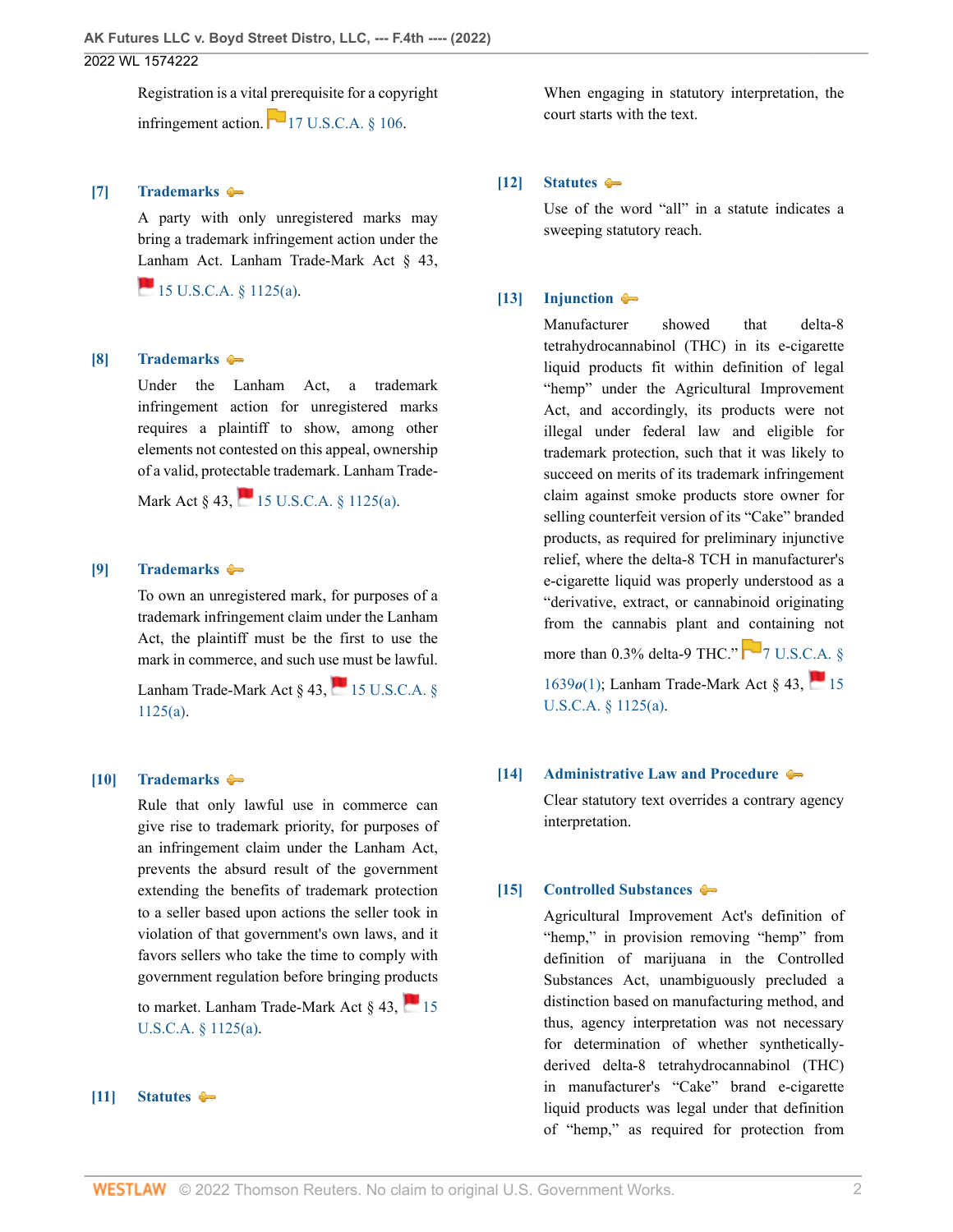trademark infringement under the Lanham Act; Act broadly defined "hemp" and did not limit its application according to manner by which "derivatives, extracts, and cannabinoids" were produced, but rather, expressly applied to "all" such downstream products so long as they did not cross  $0.3\%$  delta-9 THC threshold.  $\Box$  [7](http://www.westlaw.com/Link/Document/FullText?findType=L&pubNum=1000546&cite=7USCAS1639O&originatingDoc=Icc040370d7aa11ec8d48d9b78fa47086&refType=SP&originationContext=document&vr=3.0&rs=cblt1.0&transitionType=DocumentItem&contextData=(sc.UserEnteredCitation)#co_pp_f1c50000821b0) [U.S.C.A. § 1639](http://www.westlaw.com/Link/Document/FullText?findType=L&pubNum=1000546&cite=7USCAS1639O&originatingDoc=Icc040370d7aa11ec8d48d9b78fa47086&refType=SP&originationContext=document&vr=3.0&rs=cblt1.0&transitionType=DocumentItem&contextData=(sc.UserEnteredCitation)#co_pp_f1c50000821b0)*o*(1); Lanham Trade-Mark Act § 43,  $15 \text{ U.S. C.A. }$  § 1125(a).

### <span id="page-2-0"></span>**[\[16\]](#page-9-0) [Federal Courts](http://www.westlaw.com/Browse/Home/KeyNumber/170B/View.html?docGuid=Icc040370d7aa11ec8d48d9b78fa47086&originationContext=document&vr=3.0&rs=cblt1.0&transitionType=DocumentItem&contextData=(sc.UserEnteredCitation))**

Smoke products store owner waived appellate consideration of its argument that, because its chief executive officer (CEO) stated that store stopped selling "Cake" brand e-cigarette liquid products and had no plans to sell them in the future, manufacturer who owned the "Cake" mark could not suffer irreparable harm needed for preliminary injunction against store owner, and thus, store owner could not overcome presumption of irreparable harm with such argument; store owner only argued, in the district court, the lack of intent to make future sales as an aspect of "success on the merits" requirement for a preliminary injunction, and consequently, the district court never had opportunity to consider whether intent to stop selling "Cake" products could defeat presumption and showing of irreparable harm. Lanham Trade-Mark Act §§

34, 43, 15 U.S.C.A.  $\S$ [ 1116(a), [1125\(a\)](http://www.westlaw.com/Link/Document/FullText?findType=L&pubNum=1000546&cite=15USCAS1125&originatingDoc=Icc040370d7aa11ec8d48d9b78fa47086&refType=SP&originationContext=document&vr=3.0&rs=cblt1.0&transitionType=DocumentItem&contextData=(sc.UserEnteredCitation)#co_pp_8b3b0000958a4).

## <span id="page-2-1"></span>**[\[17\]](#page-9-1) [Injunction](http://www.westlaw.com/Browse/Home/KeyNumber/212/View.html?docGuid=Icc040370d7aa11ec8d48d9b78fa47086&originationContext=document&vr=3.0&rs=cblt1.0&transitionType=DocumentItem&contextData=(sc.UserEnteredCitation))**

In pointing to its chief executive officer's (CEO) declaration to no longer sell "Cake" brand ecigarette liquid products, smoke products store owner failed to overcome presumption of "Cake" products manufacturer's irreparable harm, as requirement for preliminary injunction in relief of its trademark infringement claim alleging that store owner sold counterfeit "Cake" products, where CEO's declaration suggested a business structure without safeguards against selling counterfeit products, as declaration contained admissions that called into question store owner's ability to adequately control flow of

products through the store, due to most of the business being done in cash and failure to keep documentation associated with at least some portion of sales. Lanham Trade-Mark Act §§ 34,

43, 15 U.S.C.A.  $\S$  1116(a), [1125\(a\)](http://www.westlaw.com/Link/Document/FullText?findType=L&pubNum=1000546&cite=15USCAS1125&originatingDoc=Icc040370d7aa11ec8d48d9b78fa47086&refType=SP&originationContext=document&vr=3.0&rs=cblt1.0&transitionType=DocumentItem&contextData=(sc.UserEnteredCitation)#co_pp_8b3b0000958a4).

## <span id="page-2-2"></span>**[\[18\]](#page-10-0) [Injunction](http://www.westlaw.com/Browse/Home/KeyNumber/212/View.html?docGuid=Icc040370d7aa11ec8d48d9b78fa47086&originationContext=document&vr=3.0&rs=cblt1.0&transitionType=DocumentItem&contextData=(sc.UserEnteredCitation))**

Public interest factor favored issuance of a preliminary injunction as relief for e-cigarette liquid manufacturer's trademark infringement claim against smoke products store owner, alleging that store owner sold counterfeits of manufacturer's "Cake" brand products, where keeping heavy metals and pesticides out of consumer smoking products unquestionably served the public health, manufacturer screened for heavy metals, pesticides, and other contaminates in its products, and manufacturer's reputation for quality and safety was being used by untested counterfeit products of other

companies. Lanham Trade-Mark Act § 43,  $\blacksquare$  [15](http://www.westlaw.com/Link/Document/FullText?findType=L&pubNum=1000546&cite=15USCAS1125&originatingDoc=Icc040370d7aa11ec8d48d9b78fa47086&refType=SP&originationContext=document&vr=3.0&rs=cblt1.0&transitionType=DocumentItem&contextData=(sc.UserEnteredCitation)#co_pp_8b3b0000958a4) [U.S.C.A. § 1125\(a\).](http://www.westlaw.com/Link/Document/FullText?findType=L&pubNum=1000546&cite=15USCAS1125&originatingDoc=Icc040370d7aa11ec8d48d9b78fa47086&refType=SP&originationContext=document&vr=3.0&rs=cblt1.0&transitionType=DocumentItem&contextData=(sc.UserEnteredCitation)#co_pp_8b3b0000958a4)

# **[19] [Trademarks](http://www.westlaw.com/Browse/Home/KeyNumber/382T/View.html?docGuid=Icc040370d7aa11ec8d48d9b78fa47086&originationContext=document&vr=3.0&rs=cblt1.0&transitionType=DocumentItem&contextData=(sc.UserEnteredCitation))** [Alphabetical listing](http://www.westlaw.com/Browse/Home/KeyNumber/382Tk1800/View.html?docGuid=Icc040370d7aa11ec8d48d9b78fa47086&originationContext=document&vr=3.0&rs=cblt1.0&transitionType=DocumentItem&contextData=(sc.UserEnteredCitation)) Cake

Appeal from the United States District Court for the Central District of California, [James V. Selna,](http://www.westlaw.com/Link/Document/FullText?findType=h&pubNum=176284&cite=0331072101&originatingDoc=Icc040370d7aa11ec8d48d9b78fa47086&refType=RQ&originationContext=document&vr=3.0&rs=cblt1.0&transitionType=DocumentItem&contextData=(sc.UserEnteredCitation)) District Judge, Presiding, D.C. No. 8:21-cv-01027-JVS-ADS

### **Attorneys and Law Firms**

[Darrel C. Menthe](http://www.westlaw.com/Link/Document/FullText?findType=h&pubNum=176284&cite=0334117301&originatingDoc=Icc040370d7aa11ec8d48d9b78fa47086&refType=RQ&originationContext=document&vr=3.0&rs=cblt1.0&transitionType=DocumentItem&contextData=(sc.UserEnteredCitation)) (argued), Sage Law Partners PC, Culver City, California, for Defendant-Appellant.

[James R. Sigel](http://www.westlaw.com/Link/Document/FullText?findType=h&pubNum=176284&cite=0497958099&originatingDoc=Icc040370d7aa11ec8d48d9b78fa47086&refType=RQ&originationContext=document&vr=3.0&rs=cblt1.0&transitionType=DocumentItem&contextData=(sc.UserEnteredCitation)) (argued) and [Joyce Liou,](http://www.westlaw.com/Link/Document/FullText?findType=h&pubNum=176284&cite=0454565401&originatingDoc=Icc040370d7aa11ec8d48d9b78fa47086&refType=RQ&originationContext=document&vr=3.0&rs=cblt1.0&transitionType=DocumentItem&contextData=(sc.UserEnteredCitation)) Morrison & Foerster LLP, San Francisco, California; [Benjamin J. Fox](http://www.westlaw.com/Link/Document/FullText?findType=h&pubNum=176284&cite=0270220401&originatingDoc=Icc040370d7aa11ec8d48d9b78fa47086&refType=RQ&originationContext=document&vr=3.0&rs=cblt1.0&transitionType=DocumentItem&contextData=(sc.UserEnteredCitation)) and [Ani Oganesian](http://www.westlaw.com/Link/Document/FullText?findType=h&pubNum=176284&cite=0526702301&originatingDoc=Icc040370d7aa11ec8d48d9b78fa47086&refType=RQ&originationContext=document&vr=3.0&rs=cblt1.0&transitionType=DocumentItem&contextData=(sc.UserEnteredCitation)), Morrison & Foerster LLP, Los Angeles, California; [Thomas Frost,](http://www.westlaw.com/Link/Document/FullText?findType=h&pubNum=176284&cite=0474028401&originatingDoc=Icc040370d7aa11ec8d48d9b78fa47086&refType=RQ&originationContext=document&vr=3.0&rs=cblt1.0&transitionType=DocumentItem&contextData=(sc.UserEnteredCitation)) The Frost Firm, San Diego, California; for Plaintiff-Appellee.

<span id="page-2-3"></span>Before: [Andrew J. Kleinfeld](http://www.westlaw.com/Link/Document/FullText?findType=h&pubNum=176284&cite=0264307901&originatingDoc=Icc040370d7aa11ec8d48d9b78fa47086&refType=RQ&originationContext=document&vr=3.0&rs=cblt1.0&transitionType=DocumentItem&contextData=(sc.UserEnteredCitation)), D. Michael Fisher,  $*$  and [Mark](http://www.westlaw.com/Link/Document/FullText?findType=h&pubNum=176284&cite=0509840301&originatingDoc=Icc040370d7aa11ec8d48d9b78fa47086&refType=RQ&originationContext=document&vr=3.0&rs=cblt1.0&transitionType=DocumentItem&contextData=(sc.UserEnteredCitation)) [J. Bennett,](http://www.westlaw.com/Link/Document/FullText?findType=h&pubNum=176284&cite=0509840301&originatingDoc=Icc040370d7aa11ec8d48d9b78fa47086&refType=RQ&originationContext=document&vr=3.0&rs=cblt1.0&transitionType=DocumentItem&contextData=(sc.UserEnteredCitation)) Circuit Judges.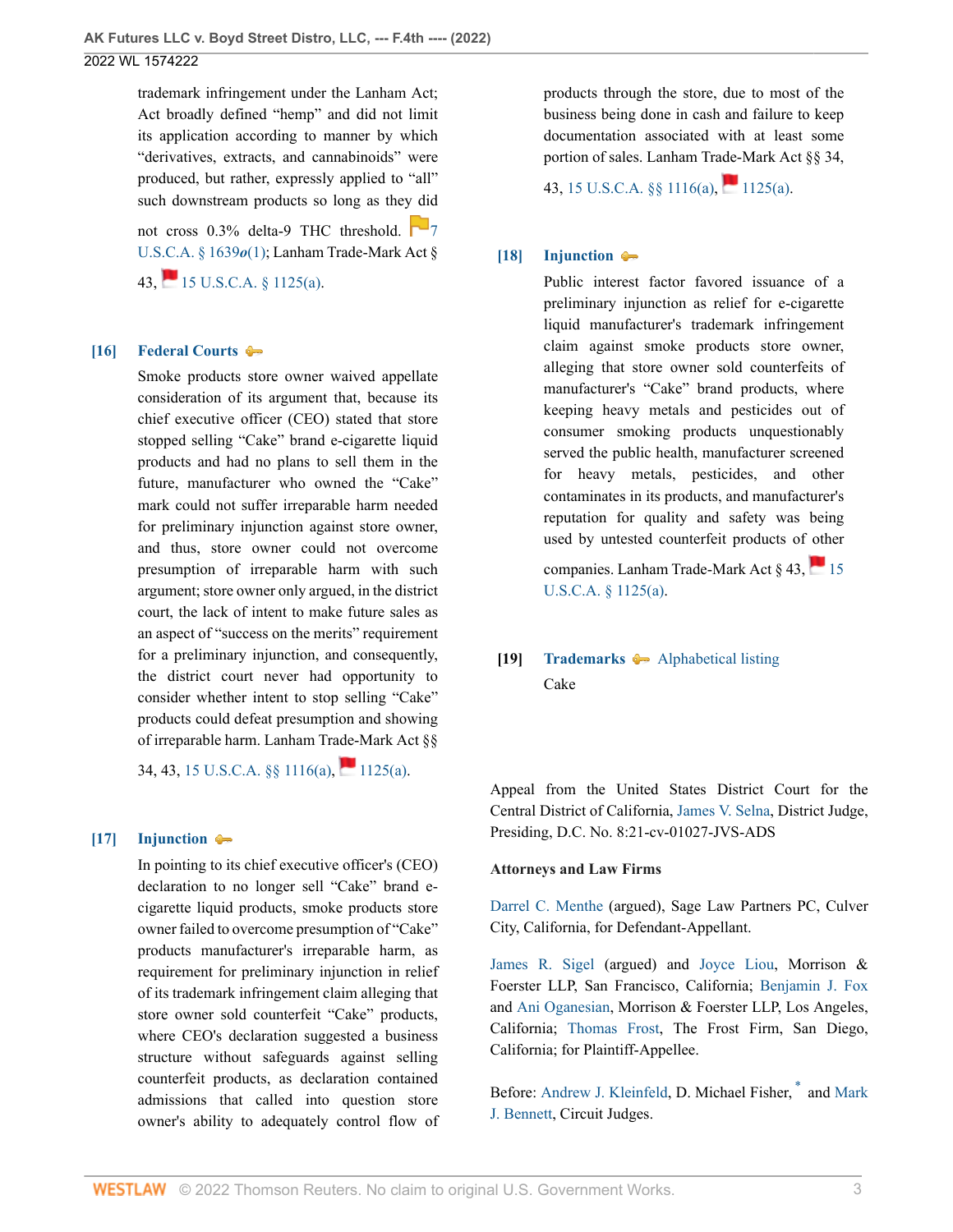#### **OPINION**

#### D.M. FISHER, Circuit Judge:

**\*2** AK Futures LLC, a manufacturer of popular e-cigarette and vaping products, brought suit for trademark and copyright infringement against Boyd Street Distro, LLC, a downtown Los Angeles storefront and smoke products wholesaler. According to AK Futures, Boyd Street has been selling counterfeit versions of its "Cake"-branded e-cigarette and vaping products containing delta-8 tetrahydrocannabinol ("delta-8 THC"), a chemical compound derived from hemp. Boyd Street contends that AK Futures does not have protectible trademarks for its Cake products because delta-8 THC remains illegal under federal law. Faced with AK Futures' request for a preliminary injunction, the District Court held that the 2018 Agriculture Improvement Act (the "Farm Act") legalized the company's delta-8 THC products, and it granted injunctive relief. Plain statutory text compels the conclusion that AK Futures' products are lawful, and we see no other reason to deny a preliminary injunction. We affirm.

#### I. Background

#### A. Factual History

AK Futures is a producer and distributor of e-cigarette and vaping products, including electronic delivery systems and cartridges containing e-cigarette liquid. This suit involves the company's Cake-branded delta-8 THC products. Delta-8 THC is a chemical compound that occurs naturally in the cannabis plant, *Cannabis sativa L.*, which can be grown into either hemp or marijuana (alternatively spelled marihuana) depending on cultivation method. *5 Things to Know about Delta-8 Tetrahydrocannabinol – Delta-8 THC*, U.S. Food & Drug Admin. (Sept. 14, 2021). According to the Food and Drug Administration, delta-8 THC has "psychoactive and intoxicating effects" similar to delta-9 tetrahydrocannabinol ("delta-9 THC"), a different chemical compound and the main psychoactive component of marijuana. *Id.* The FDA notes that delta-8 THC "is not found in significant amounts in the cannabis plant. As a result, concentrated amounts of delta-8 THC are typically manufactured from hemp-derived cannabidiol." *Id.*

In 2018, Congress passed and the President signed the Farm Act, [Pub. L. No. 115-334, 132 Stat. 4490,](http://www.westlaw.com/Link/Document/FullText?findType=l&pubNum=1077005&cite=UUID(I3A148770FF-8411E8B3EFD-314068637B0)&originatingDoc=Icc040370d7aa11ec8d48d9b78fa47086&refType=SL&originationContext=document&vr=3.0&rs=cblt1.0&transitionType=DocumentItem&contextData=(sc.UserEnteredCitation)) w[hich](https://1.next.westlaw.com/Link/RelatedInformation/Flag?documentGuid=N5941D3E024CE11E9B8D780BEC40D8002&transitionType=InlineKeyCiteFlags&originationContext=docHeaderFlag&Rank=0&ppcid=60f9b16838e345d6823c00f84c157169&contextData=(sc.UserEnteredCitation) ) legalized

the possession and cultivation of hemp. *See* [21 U.S.C.](http://www.westlaw.com/Link/Document/FullText?findType=L&pubNum=1000546&cite=21USCAS802&originatingDoc=Icc040370d7aa11ec8d48d9b78fa47086&refType=RB&originationContext=document&vr=3.0&rs=cblt1.0&transitionType=DocumentItem&contextData=(sc.UserEnteredCitation)#co_pp_99eb00002e1a0)

[§§ 802\(16\)\(B\)](http://www.westlaw.com/Link/Document/FullText?findType=L&pubNum=1000546&cite=21USCAS802&originatingDoc=Icc040370d7aa11ec8d48d9b78fa47086&refType=RB&originationContext=document&vr=3.0&rs=cblt1.0&transitionType=DocumentItem&contextData=(sc.UserEnteredCitation)#co_pp_99eb00002e1a0),  $\blacksquare$ [812](http://www.westlaw.com/Link/Document/FullText?findType=L&pubNum=1000546&cite=21USCAS812&originatingDoc=Icc040370d7aa11ec8d48d9b78fa47086&refType=LQ&originationContext=document&vr=3.0&rs=cblt1.0&transitionType=DocumentItem&contextData=(sc.UserEnteredCitation)) sched. I(c)(17). Because hemp and marijuana are different varieties of the same plant, the Farm Act uses the concentration of delta-9 THC to set a threshold distinguishing the two. As defined by the Act, hemp includes "any part of" the plant *Cannabis sativa L.* "and all derivatives, extracts, [and] cannabinoids ... , whether growing or not," with a delta-9 THC concentration of no more than 0.3 percent on a dry weight basis.  $\Box$  [7 U.S.C. § 1639](http://www.westlaw.com/Link/Document/FullText?findType=L&pubNum=1000546&cite=7USCAS1639O&originatingDoc=Icc040370d7aa11ec8d48d9b78fa47086&refType=RB&originationContext=document&vr=3.0&rs=cblt1.0&transitionType=DocumentItem&contextData=(sc.UserEnteredCitation)#co_pp_f1c50000821b0) $o(1)$ . The Act is silent with regard to delta-8 THC.

AK Futures manufactures flavored e-cigarette liquid containing delta-8 THC, which it describes as "a hempderived product with less than 0.3% of the psychoactive delta-9-[THC] compound." According to the company, its products come with a QR code permitting verification of "the percent of THC in the e-liquid (less than 0.3%)." The company also states that it "regularly tests its products for potency and regulatory compliance purposes, and screens for heavy metals, pesticides, and other contaminates." The record reveals little else about the manufacturing process.

In October 2020, AK Futures devised the Cake brand—a logo depicting a two-tier cake overlaid with a stylized letter "C" to market its delta-8 THC products. The company registered this Cake logo with the U.S. Copyright Office. It also has pending trademark applications for six marks, four of which are various permutations of the word Cake and two are versions of the logo. All trademark applications are for use in connection with e-cigarette liquid, cartridges, and delivery systems. The Cake name and logo appear on the packaging of the devices. AK Futures avers that its Cake products are extremely popular, having generated \$60 million in revenue over a nine-month period.

AK Futures learned of counterfeit versions of its Cake e-cigarette products being sold by Boyd Street, a smoke products wholesaler and storefront in downtown Los Angeles, over the summer of 2021. Boyd Street is not one of AK Futures' authorized retailers. Suspecting infringement, AK Futures hired a private investigator to visit Boyd Street and purchase the purported Cake products. AK Futures' packaging manufacturer compared the Cake products obtained from Boyd Street to the originals, and, despite a strong resemblance between the two, it observed differences in packaging materials, labeling, and color. It concluded the Cake products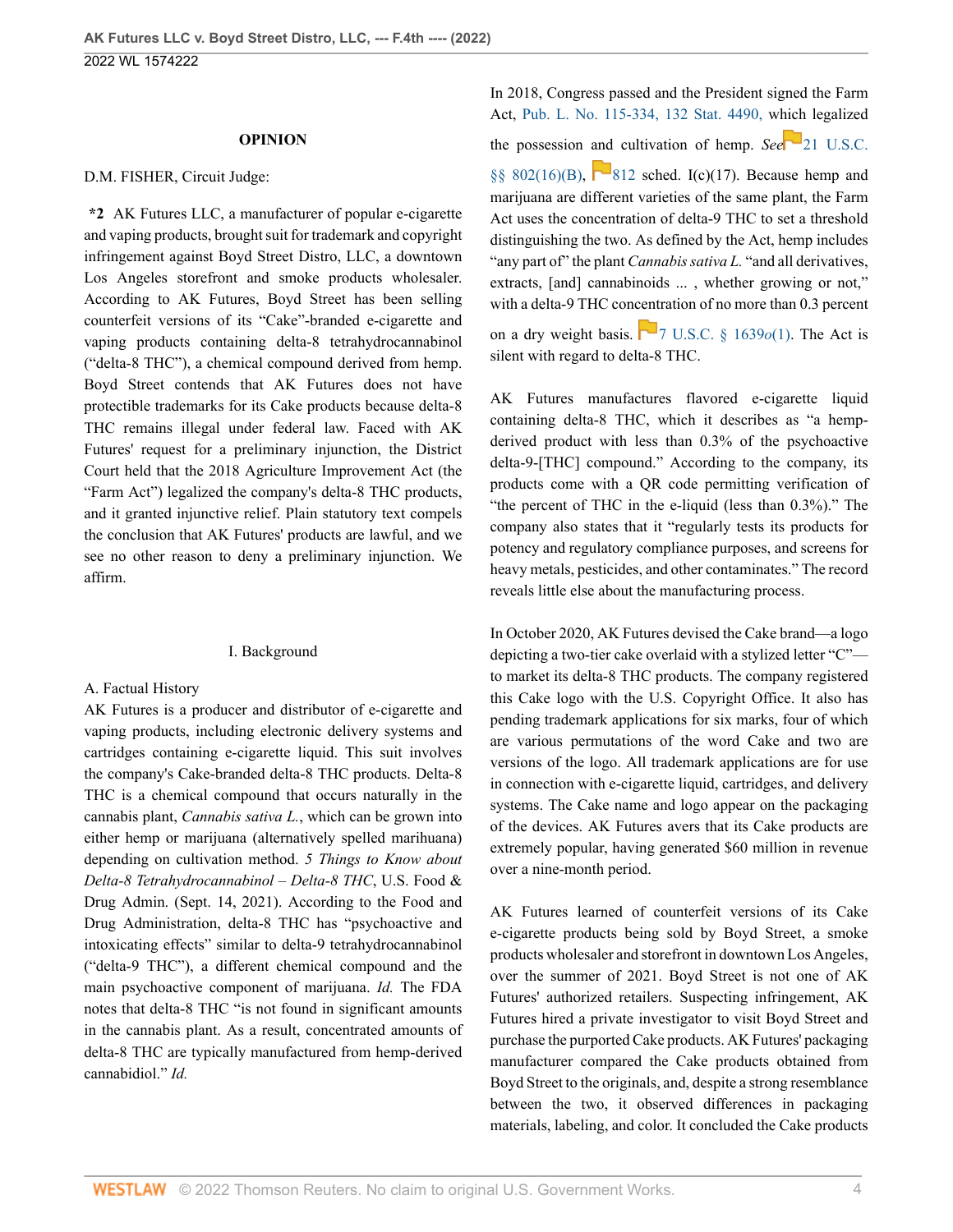sold by Boyd Street were inauthentic. As part of this case, AK Futures has submitted images showing its own Cake ecigarette products and packaging next to virtually identical counterfeits.

**\*3** Boyd Street claims it had only two interactions with Cake-branded products. The first involved an unidentified "someone" approaching the store and selling Cake products on consignment. Boyd Street does not have "checks or receipts for these sales." According to its CEO, the store conducts most of its business in cash. The second entailed Boyd Street making a purchase from a person who "told [the CEO] they were an authorized distributor" of Cake products. The CEO states that his usual method of verifying a seller's authenticity is to ask for an invoice. Boyd Street claims its entire inventory of Cake products has been sold and that it has "no plans" to sell Cake products in the future.

### B. Procedural History

AK Futures brought suit in the U.S. District Court for the Central District of California alleging copyright infringement under [17 U.S.C. § 101](http://www.westlaw.com/Link/Document/FullText?findType=L&pubNum=1000546&cite=17USCAS101&originatingDoc=Icc040370d7aa11ec8d48d9b78fa47086&refType=LQ&originationContext=document&vr=3.0&rs=cblt1.0&transitionType=DocumentItem&contextData=(sc.UserEnteredCitation)) *et seq.*, and federal unfair [com](http://www.westlaw.com/Link/Document/FullText?findType=L&pubNum=1000546&cite=15USCAS1125&originatingDoc=Icc040370d7aa11ec8d48d9b78fa47086&refType=RB&originationContext=document&vr=3.0&rs=cblt1.0&transitionType=DocumentItem&contextData=(sc.UserEnteredCitation)#co_pp_8b3b0000958a4)petition and false designation under the Lanham Act, [15 U.S.C. § 1125\(a\)](http://www.westlaw.com/Link/Document/FullText?findType=L&pubNum=1000546&cite=15USCAS1125&originatingDoc=Icc040370d7aa11ec8d48d9b78fa47086&refType=RB&originationContext=document&vr=3.0&rs=cblt1.0&transitionType=DocumentItem&contextData=(sc.UserEnteredCitation)#co_pp_8b3b0000958a4). It also brought two California law claims that are irrelevant to this appeal. The company moved for a preliminary injunction.

Boyd Street initially failed to file a motion in opposition, so the District Court entered a preliminary injunction without hearing from the store. The Court enjoined Boyd Street from selling goods bearing imitations of AK Futures' two Cake logo trademarks or "any copy or colorable imitation of" the company's "CAKE trademarks." In a separate section of the order, it enjoined Boyd Street from "reproducing, distributing ... , or displaying" copies of the copyrighted Cake design. After allowing Boyd Street leave to file and considering both parties' submissions, the District Court issued an amended order and opinion keeping the injunction in place.

Reciting the facts, the District Court's opinion stated that AK Futures had applied for trademark registration and "had continuously used one or more of the aforementioned [m]arks in commerce" since October 2020. Later, the Court concluded that AK Futures owned a valid copyright because the company "owns six [m]arks for its Cake product, all of which are registered." In its trademark discussion, the Court determined that AK Futures, by showing a likelihood

of success on its copyright claim, had impliedly met the standard for ownership of a valid trademark. It concluded that AK Futures was likely to succeed in showing both copyright and trademark infringement, noting that the Cake products sold by Boyd Street were "almost identical" to the originals. The Court ultimately agreed with AK Futures that—on the available record—its products are lawful under the Farm Act.

Boyd Street timely appealed.

## <span id="page-4-2"></span><span id="page-4-1"></span>II. Jurisdiction and Standard of Review

<span id="page-4-0"></span>**[\[1\]](#page-0-0) [\[2\]](#page-0-1) [\[3\]](#page-0-2)** The District Court had jurisdiction under [15](http://www.westlaw.com/Link/Document/FullText?findType=L&pubNum=1000546&cite=15USCAS1121&originatingDoc=Icc040370d7aa11ec8d48d9b78fa47086&refType=LQ&originationContext=document&vr=3.0&rs=cblt1.0&transitionType=DocumentItem&contextData=(sc.UserEnteredCitation)) [U.S.C. § 1121](http://www.westlaw.com/Link/Document/FullText?findType=L&pubNum=1000546&cite=15USCAS1121&originatingDoc=Icc040370d7aa11ec8d48d9b78fa47086&refType=LQ&originationContext=document&vr=3.0&rs=cblt1.0&transitionType=DocumentItem&contextData=(sc.UserEnteredCitation)) (federal trademark) and [28 U.S.C. §§ 1331](http://www.westlaw.com/Link/Document/FullText?findType=L&pubNum=1000546&cite=28USCAS1331&originatingDoc=Icc040370d7aa11ec8d48d9b78fa47086&refType=LQ&originationContext=document&vr=3.0&rs=cblt1.0&transitionType=DocumentItem&contextData=(sc.UserEnteredCitation)), [1338\(a\)](http://www.westlaw.com/Link/Document/FullText?findType=L&pubNum=1000546&cite=28USCAS1338&originatingDoc=Icc040370d7aa11ec8d48d9b78fa47086&refType=RB&originationContext=document&vr=3.0&rs=cblt1.0&transitionType=DocumentItem&contextData=(sc.UserEnteredCitation)#co_pp_8b3b0000958a4) (federal question and federal intellectual property). We have jurisdiction under [28 U.S.C. § 1292\(a\)\(1\)](http://www.westlaw.com/Link/Document/FullText?findType=L&pubNum=1000546&cite=28USCAS1292&originatingDoc=Icc040370d7aa11ec8d48d9b78fa47086&refType=RB&originationContext=document&vr=3.0&rs=cblt1.0&transitionType=DocumentItem&contextData=(sc.UserEnteredCitation)#co_pp_7b9b000044381) (appeal from injunction). We review the District Court's decision to grant a preliminary injunction for an abuse of discretion; we review underlying le[gal c](https://1.next.westlaw.com/Link/RelatedInformation/Flag?documentGuid=I395e6a400d9111ebb0bbcfa37ab37316&transitionType=InlineKeyCiteFlags&originationContext=docHeaderFlag&Rank=0&ppcid=60f9b16838e345d6823c00f84c157169&contextData=(sc.UserEnteredCitation) )onclusions *de novo* and factual

findings for clear error. *Roman v. Wolf*[, 977 F.3d 935,](http://www.westlaw.com/Link/Document/FullText?findType=Y&serNum=2052144469&pubNum=0000506&originatingDoc=Icc040370d7aa11ec8d48d9b78fa47086&refType=RP&fi=co_pp_sp_506_941&originationContext=document&vr=3.0&rs=cblt1.0&transitionType=DocumentItem&contextData=(sc.UserEnteredCitation)#co_pp_sp_506_941) [941 \(9th Cir. 2020\)](http://www.westlaw.com/Link/Document/FullText?findType=Y&serNum=2052144469&pubNum=0000506&originatingDoc=Icc040370d7aa11ec8d48d9b78fa47086&refType=RP&fi=co_pp_sp_506_941&originationContext=document&vr=3.0&rs=cblt1.0&transitionType=DocumentItem&contextData=(sc.UserEnteredCitation)#co_pp_sp_506_941) (per curiam). A "district court abuses its discretion if its conclusions are without support in inferences that may be drawn from the facts in the record." *[LA All. for](http://www.westlaw.com/Link/Document/FullText?findType=Y&serNum=2054559607&pubNum=0008173&originatingDoc=Icc040370d7aa11ec8d48d9b78fa47086&refType=RP&fi=co_pp_sp_8173_957&originationContext=document&vr=3.0&rs=cblt1.0&transitionType=DocumentItem&contextData=(sc.UserEnteredCitation)#co_pp_sp_8173_957) [Hum. Rts. v. Cnty. of Los Angeles](http://www.westlaw.com/Link/Document/FullText?findType=Y&serNum=2054559607&pubNum=0008173&originatingDoc=Icc040370d7aa11ec8d48d9b78fa47086&refType=RP&fi=co_pp_sp_8173_957&originationContext=document&vr=3.0&rs=cblt1.0&transitionType=DocumentItem&contextData=(sc.UserEnteredCitation)#co_pp_sp_8173_957)*, 14 F.4th 947, 957 (9th Cir. [2021\)](http://www.westlaw.com/Link/Document/FullText?findType=Y&serNum=2054559607&pubNum=0008173&originatingDoc=Icc040370d7aa11ec8d48d9b78fa47086&refType=RP&fi=co_pp_sp_8173_957&originationContext=document&vr=3.0&rs=cblt1.0&transitionType=DocumentItem&contextData=(sc.UserEnteredCitation)#co_pp_sp_8173_957) (quotation omitted).

### III. Discussion

Appealing the preliminary injunction, Boyd Street does not contest the District Court's finding that it was selling counterfeit versions of AK Futures' Cake products. Instead, its chief argument is that AK Futures could not own a valid trademark in connection with these products because federal law forbids the possession and sale of delta-8 THC. AK Futures responds that the Farm Act legalized delta-8 THC and, by extension, its products incorporating the compound. We agree with AK Futures, and we hold the District Court properly issued a preliminary injunction.

<span id="page-4-3"></span>**\*4 [\[4\]](#page-0-3)** To obtain a preliminary injunction, a party must show: (1) it will likely succeed on the merits, (2) it will likely suffer irreparable harm in the absence of preliminary relief, (3) the balance of the equities tips [in](https://1.next.westlaw.com/Link/RelatedInformation/Flag?documentGuid=I75a4c37088e511e79e029b6011d84ab0&transitionType=InlineKeyCiteFlags&originationContext=docHeaderFlag&Rank=0&ppcid=60f9b16838e345d6823c00f84c157169&contextData=(sc.UserEnteredCitation) ) its favor, and (4) the

public interest favors an injunction. *[Disney Enters., Inc. v.](http://www.westlaw.com/Link/Document/FullText?findType=Y&serNum=2042406450&pubNum=0000506&originatingDoc=Icc040370d7aa11ec8d48d9b78fa47086&refType=RP&fi=co_pp_sp_506_856&originationContext=document&vr=3.0&rs=cblt1.0&transitionType=DocumentItem&contextData=(sc.UserEnteredCitation)#co_pp_sp_506_856) VidAngel, Inc.*[, 869 F.3d 848, 856 \(9th Cir. 2017\).](http://www.westlaw.com/Link/Document/FullText?findType=Y&serNum=2042406450&pubNum=0000506&originatingDoc=Icc040370d7aa11ec8d48d9b78fa47086&refType=RP&fi=co_pp_sp_506_856&originationContext=document&vr=3.0&rs=cblt1.0&transitionType=DocumentItem&contextData=(sc.UserEnteredCitation)#co_pp_sp_506_856) In addition to claiming delta-8 THC remains illegal, Boyd Street attacks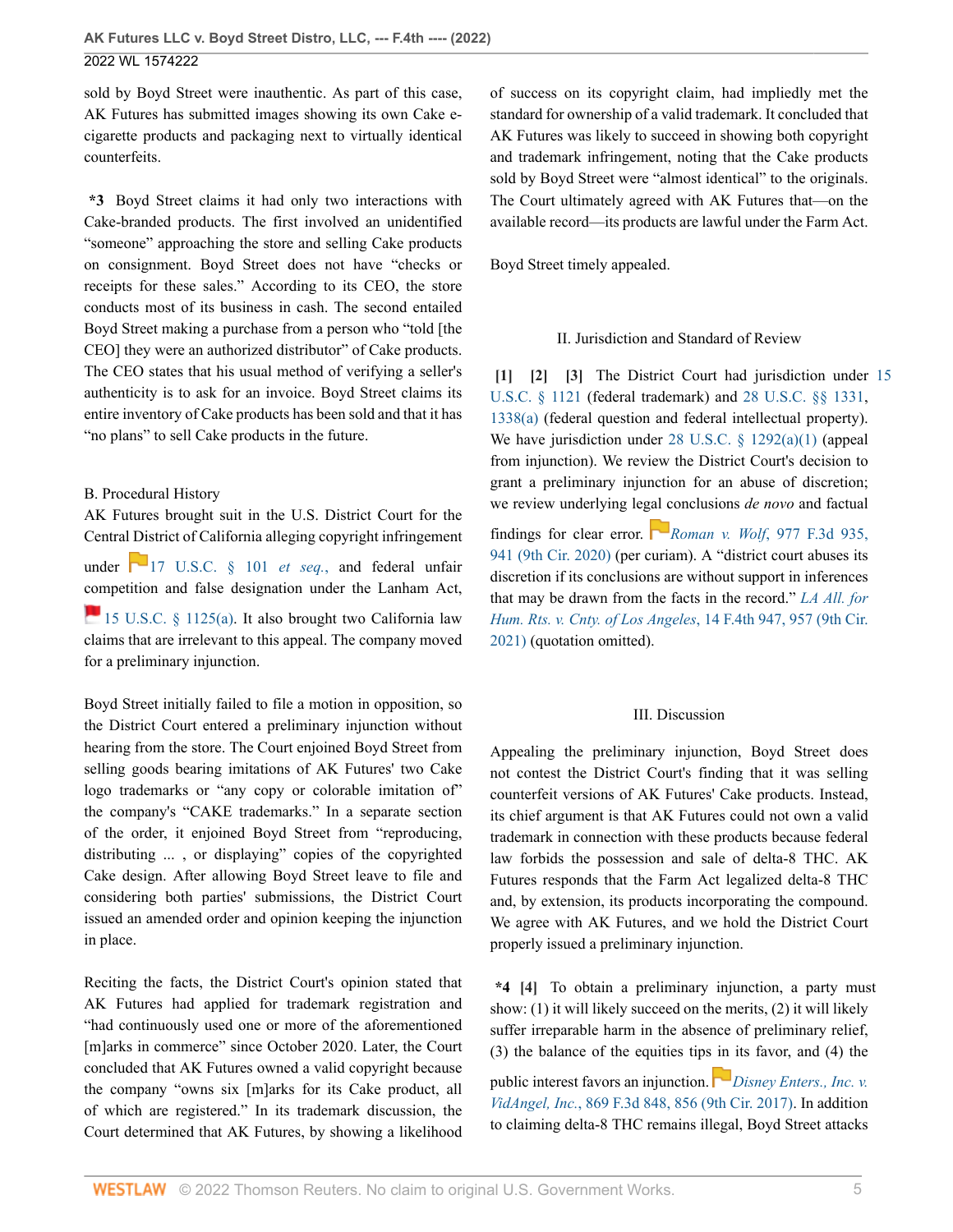the District Court's determinations on irreparable harm and the public interest. It does not challenge the finding that the equities favor AK Futures. We therefore consider in turn each injunction element besides the equities, after first clearing up some confusion about the differences between copyright and trademark.

## A. Copyright-Trademark Distinction

At the outset, Boyd Street concedes that AK Futures has shown a likelihood of success on its copyright infringement claim with regard to its one registered copyright. But Boyd Street argues the District Court erroneously extended copyright protection to AK Futures' six unregistered trademarks. Indeed, the District Court's statement in its copyright discussion that AK Futures "owns six [m]arks for its Cake product, all of which are registered," was incorrect. AK Futures owns just one registered copyright, which covers a single version of the Cake logo design. It has applied for trademark registration for six marks, but these applications remain pending.

<span id="page-5-2"></span><span id="page-5-1"></span><span id="page-5-0"></span>**[\[5\]](#page-0-4) [\[6\]](#page-0-5) [\[7\]](#page-1-2)** Copyright and trademark registration are not interchangeable. The two involve different government offices. *Compare*[17 U.S.C. § 701\(a\)](http://www.westlaw.com/Link/Document/FullText?findType=L&pubNum=1000546&cite=17USCAS701&originatingDoc=Icc040370d7aa11ec8d48d9b78fa47086&refType=RB&originationContext=document&vr=3.0&rs=cblt1.0&transitionType=DocumentItem&contextData=(sc.UserEnteredCitation)#co_pp_8b3b0000958a4) (U.S. Copyright Office), *with*[15 U.S.C. § 1051\(a\)\(1\)](http://www.westlaw.com/Link/Document/FullText?findType=L&pubNum=1000546&cite=15USCAS1051&originatingDoc=Icc040370d7aa11ec8d48d9b78fa47086&refType=RB&originationContext=document&vr=3.0&rs=cblt1.0&transitionType=DocumentItem&contextData=(sc.UserEnteredCitation)#co_pp_7b9b000044381) (Patent and Trademark O[ffice](https://1.next.westlaw.com/Link/RelatedInformation/Flag?documentGuid=N64EE8AE0A06711D8B8FABFF7D35FC9C0&transitionType=InlineKeyCiteFlags&originationContext=docHeaderFlag&Rank=0&ppcid=60f9b16838e345d6823c00f84c157169&contextData=(sc.UserEnteredCitation) )).

They grant different protections and rights. *Compare* [17](http://www.westlaw.com/Link/Document/FullText?findType=L&pubNum=1000546&cite=17USCAS106&originatingDoc=Icc040370d7aa11ec8d48d9b78fa47086&refType=LQ&originationContext=document&vr=3.0&rs=cblt1.0&transitionType=DocumentItem&contextData=(sc.UserEnteredCitation)) [U.S.C. § 106](http://www.westlaw.com/Link/Document/FullText?findType=L&pubNum=1000546&cite=17USCAS106&originatingDoc=Icc040370d7aa11ec8d48d9b78fa47086&refType=LQ&originationContext=document&vr=3.0&rs=cblt1.0&transitionType=DocumentItem&contextData=(sc.UserEnteredCitation)) (copyright), *with*[15 U.S.C. §§ 1057\(b\)](http://www.westlaw.com/Link/Document/FullText?findType=L&pubNum=1000546&cite=15USCAS1057&originatingDoc=Icc040370d7aa11ec8d48d9b78fa47086&refType=RB&originationContext=document&vr=3.0&rs=cblt1.0&transitionType=DocumentItem&contextData=(sc.UserEnteredCitation)#co_pp_a83b000018c76), [1115](http://www.westlaw.com/Link/Document/FullText?findType=L&pubNum=1000546&cite=15USCAS1115&originatingDoc=Icc040370d7aa11ec8d48d9b78fa47086&refType=LQ&originationContext=document&vr=3.0&rs=cblt1.0&transitionType=DocumentItem&contextData=(sc.UserEnteredCitation)) (trademark). And, most pertinently here, registration is a [vita](https://1.next.westlaw.com/Link/RelatedInformation/Flag?documentGuid=I1b6f5f34956211ecb9c4afdeb0323b27&transitionType=InlineKeyCiteFlags&originationContext=docHeaderFlag&Rank=0&ppcid=60f9b16838e345d6823c00f84c157169&contextData=(sc.UserEnteredCitation) )l "prerequisite" for a copyright infringement action,

*[Unicolors, Inc. v. H&M Hennes & Mauritz, L. P.](http://www.westlaw.com/Link/Document/FullText?findType=Y&serNum=2055637256&pubNum=0000708&originatingDoc=Icc040370d7aa11ec8d48d9b78fa47086&refType=RP&fi=co_pp_sp_708_944&originationContext=document&vr=3.0&rs=cblt1.0&transitionType=DocumentItem&contextData=(sc.UserEnteredCitation)#co_pp_sp_708_944)*, ––– U.S. [––––, 142 S. Ct. 941, 944, 211 L.Ed.2d 586 \(2022\)](http://www.westlaw.com/Link/Document/FullText?findType=Y&serNum=2055637256&pubNum=0000708&originatingDoc=Icc040370d7aa11ec8d48d9b78fa47086&refType=RP&fi=co_pp_sp_708_944&originationContext=document&vr=3.0&rs=cblt1.0&transitionType=DocumentItem&contextData=(sc.UserEnteredCitation)#co_pp_sp_708_944), but a party with only unregistered marks may still bring a trademark infringementaction under  $\blacksquare$  [15 U.S.C. § 1125\(a\)](http://www.westlaw.com/Link/Document/FullText?findType=L&pubNum=1000546&cite=15USCAS1125&originatingDoc=Icc040370d7aa11ec8d48d9b78fa47086&refType=RB&originationContext=document&vr=3.0&rs=cblt1.0&transitionType=DocumentItem&contextData=(sc.UserEnteredCitation)#co_pp_8b3b0000958a4).  $\blacksquare$  *[Matal v.](http://www.westlaw.com/Link/Document/FullText?findType=Y&serNum=2041886068&pubNum=0000708&originatingDoc=Icc040370d7aa11ec8d48d9b78fa47086&refType=RP&fi=co_pp_sp_708_1752&originationContext=document&vr=3.0&rs=cblt1.0&transitionType=DocumentItem&contextData=(sc.UserEnteredCitation)#co_pp_sp_708_1752) Tam*[, ––– U.S. ––––, 137 S. Ct. 1744, 1752, 198 L.Ed.2d 366](http://www.westlaw.com/Link/Document/FullText?findType=Y&serNum=2041886068&pubNum=0000708&originatingDoc=Icc040370d7aa11ec8d48d9b78fa47086&refType=RP&fi=co_pp_sp_708_1752&originationContext=document&vr=3.0&rs=cblt1.0&transitionType=DocumentItem&contextData=(sc.UserEnteredCitation)#co_pp_sp_708_1752) [\(2017\).](http://www.westlaw.com/Link/Document/FullText?findType=Y&serNum=2041886068&pubNum=0000708&originatingDoc=Icc040370d7aa11ec8d48d9b78fa47086&refType=RP&fi=co_pp_sp_708_1752&originationContext=document&vr=3.0&rs=cblt1.0&transitionType=DocumentItem&contextData=(sc.UserEnteredCitation)#co_pp_sp_708_1752) Thus, conflating AK Futures' registration of one valid copyright with its mere application to register six trademarks would ordinarily be error.

However, the District Court's order entering the injunction properly distinguished between trademark and copyright protection. Contrary to Boyd Street's claim that the District Court granted copyright protection to AK Futures' unregistered marks, the order limited the scope of copyright protection to the one registered copyright. The order instead granted trademark protection to the unregistered marks, which followed from the District Court's separate discussion of AK Futures' likelihood of success on its trademark claim. We therefore must evaluate whether the District Court properly issued a preliminary injunction protecting AK Futures' trademarks.

# B. Likelihood of Success on the Merits: Trademark

<span id="page-5-4"></span><span id="page-5-3"></span>**[\[8\]](#page-1-3) [\[9\]](#page-1-4)** AK Futures is likely to succeed on its trademark claim because its delta-8 THC products are not prohibited by federal law, and they may therefore support a valid trademark. AK Futures sought a preliminary injunction to prevent the

infringement of its six unregistered trademarks under  $\sim$  [15](http://www.westlaw.com/Link/Document/FullText?findType=L&pubNum=1000546&cite=15USCAS1125&originatingDoc=Icc040370d7aa11ec8d48d9b78fa47086&refType=RB&originationContext=document&vr=3.0&rs=cblt1.0&transitionType=DocumentItem&contextData=(sc.UserEnteredCitation)#co_pp_8b3b0000958a4) [U.S.C. § 1125\(a\)](http://www.westlaw.com/Link/Document/FullText?findType=L&pubNum=1000546&cite=15USCAS1125&originatingDoc=Icc040370d7aa11ec8d48d9b78fa47086&refType=RB&originationContext=document&vr=3.0&rs=cblt1.0&transitionType=DocumentItem&contextData=(sc.UserEnteredCitation)#co_pp_8b3b0000958a4). This provision forbids, "in connection with any goods ... or any container for goods," the "use[ ] in commerce [of] any word, term, name, symbol, or device" that is likely to cause confusion as to the origin of the relevant goods.  $\Box$  [15 U.S.C. § 1125\(a\)](http://www.westlaw.com/Link/Document/FullText?findType=L&pubNum=1000546&cite=15USCAS1125&originatingDoc=Icc040370d7aa11ec8d48d9b78fa47086&refType=RB&originationContext=document&vr=3.0&rs=cblt1.0&transitionType=DocumentItem&contextData=(sc.UserEnteredCitation)#co_pp_8b3b0000958a4). An infringement action for unregistered marks requires a plaintiff to show, among other elements not contested on [this](https://1.next.westlaw.com/Link/RelatedInformation/Flag?documentGuid=I5c001223b54d11dcb595a478de34cd72&transitionType=InlineKeyCiteFlags&originationContext=docHeaderFlag&Rank=0&ppcid=60f9b16838e345d6823c00f84c157169&contextData=(sc.UserEnteredCitation) ) appeal, ownership of "a valid, protectable trademark." *[Applied Info. Scis.](http://www.westlaw.com/Link/Document/FullText?findType=Y&serNum=2014512148&pubNum=0000506&originatingDoc=Icc040370d7aa11ec8d48d9b78fa47086&refType=RP&fi=co_pp_sp_506_969&originationContext=document&vr=3.0&rs=cblt1.0&transitionType=DocumentItem&contextData=(sc.UserEnteredCitation)#co_pp_sp_506_969) Corp. v. eBAY, Inc.*[, 511 F.3d 966, 969 \(9th Cir. 2007\).](http://www.westlaw.com/Link/Document/FullText?findType=Y&serNum=2014512148&pubNum=0000506&originatingDoc=Icc040370d7aa11ec8d48d9b78fa47086&refType=RP&fi=co_pp_sp_506_969&originationContext=document&vr=3.0&rs=cblt1.0&transitionType=DocumentItem&contextData=(sc.UserEnteredCitation)#co_pp_sp_506_969) To own an unregistered mark, the plaintiff must be the first [to u](https://1.next.westlaw.com/Link/RelatedInformation/Flag?documentGuid=I47e392ea218911e4b86bd602cb8781fa&transitionType=InlineKeyCiteFlags&originationContext=docHeaderFlag&Rank=0&ppcid=60f9b16838e345d6823c00f84c157169&contextData=(sc.UserEnteredCitation) )se the

mark in commerce, and such use must be lawful. **S.** Cal. *Darts Ass'n v. Zaffina*[, 762 F.3d 921, 926, 930–32 \(9th Cir.](http://www.westlaw.com/Link/Document/FullText?findType=Y&serNum=2034067806&pubNum=0000506&originatingDoc=Icc040370d7aa11ec8d48d9b78fa47086&refType=RP&fi=co_pp_sp_506_926&originationContext=document&vr=3.0&rs=cblt1.0&transitionType=DocumentItem&contextData=(sc.UserEnteredCitation)#co_pp_sp_506_926) [2014\)](http://www.westlaw.com/Link/Document/FullText?findType=Y&serNum=2034067806&pubNum=0000506&originatingDoc=Icc040370d7aa11ec8d48d9b78fa47086&refType=RP&fi=co_pp_sp_506_926&originationContext=document&vr=3.0&rs=cblt1.0&transitionType=DocumentItem&contextData=(sc.UserEnteredCitation)#co_pp_sp_506_926).

**\*5** Turning briefly to priority of use in commerce, nobody disputes that AK Futures was the first to use the Cake brand. Perplexingly, the District Court, in its discussion of this element, repeated its mistake conflating AK Futures' unregistered trademarks with its registered copyright. This was error, but such error is immaterial to our decision on appeal. AK Futures' uncontradicted declaration shows it developed and first used the Cake brand in commerce in October 2020, a statement the District Court appears to have credited in its recitation of the facts. Boyd Street has not claimed to be the prior user of the Cake brand at any point in this litigation, nor has it asserted that any third party owns the mark. As a result, the record uniformly supports affirmance despite the District Court's error because there is no dispute

between the parties as to AK Futures' prior use. *See [Sony](http://www.westlaw.com/Link/Document/FullText?findType=Y&serNum=2000051419&pubNum=0000506&originatingDoc=Icc040370d7aa11ec8d48d9b78fa47086&refType=RP&fi=co_pp_sp_506_608&originationContext=document&vr=3.0&rs=cblt1.0&transitionType=DocumentItem&contextData=(sc.UserEnteredCitation)#co_pp_sp_506_608) [Comput. Ent., Inc. v. Connectix Corp.](http://www.westlaw.com/Link/Document/FullText?findType=Y&serNum=2000051419&pubNum=0000506&originatingDoc=Icc040370d7aa11ec8d48d9b78fa47086&refType=RP&fi=co_pp_sp_506_608&originationContext=document&vr=3.0&rs=cblt1.0&transitionType=DocumentItem&contextData=(sc.UserEnteredCitation)#co_pp_sp_506_608)*, 203 F.3d 596, 608 (9th [Cir. 2000\)](http://www.westlaw.com/Link/Document/FullText?findType=Y&serNum=2000051419&pubNum=0000506&originatingDoc=Icc040370d7aa11ec8d48d9b78fa47086&refType=RP&fi=co_pp_sp_506_608&originationContext=document&vr=3.0&rs=cblt1.0&transitionType=DocumentItem&contextData=(sc.UserEnteredCitation)#co_pp_sp_506_608) (permitting affirmance of preliminary injunction on any ground supported by the record, but declining to do so). Having addressed first use, we arrive at the key disagreement: whether AK Futures' use was lawful.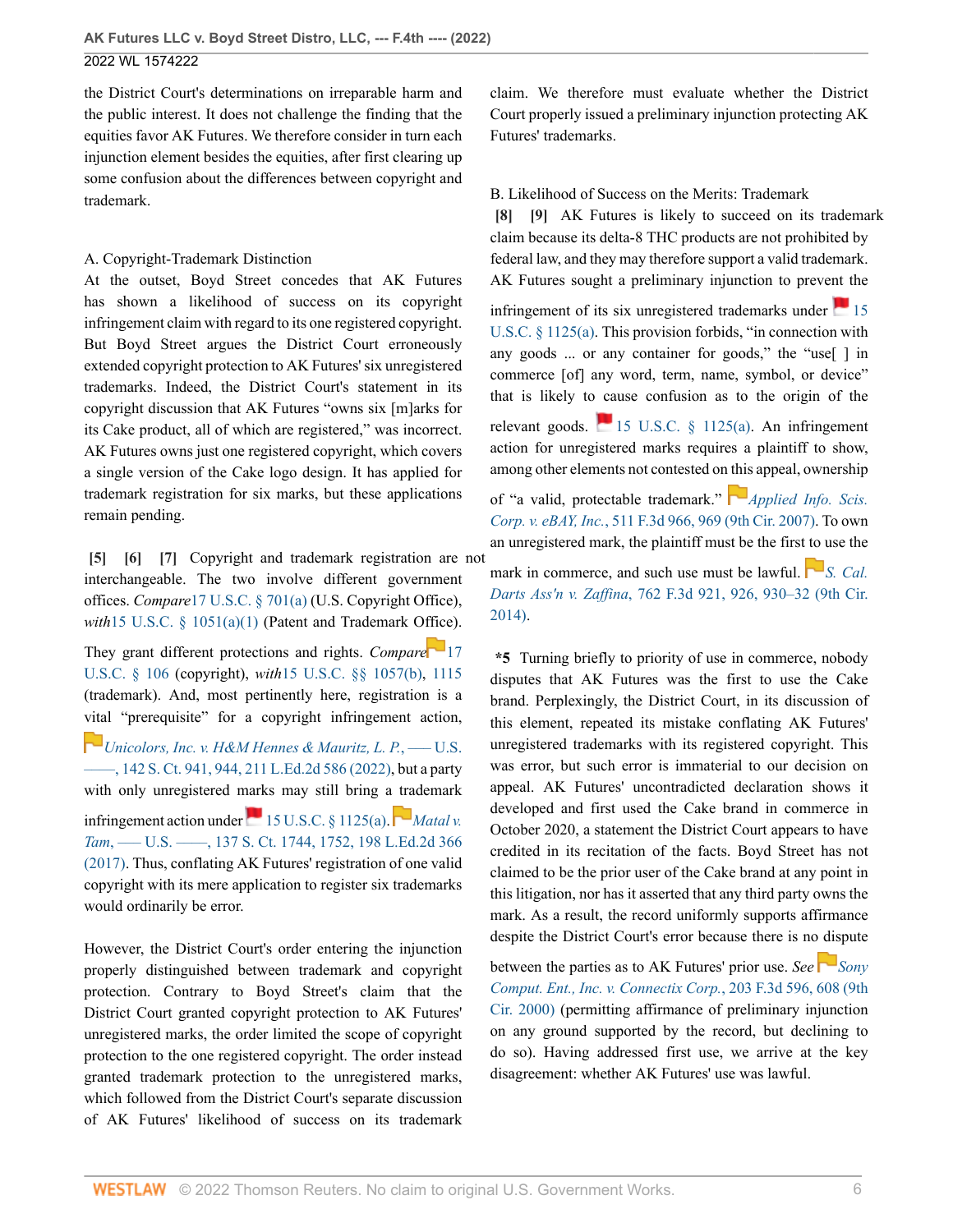<span id="page-6-0"></span>**[\[10\]](#page-1-5)** "[O]nly *lawf[ul](https://1.next.westlaw.com/Link/RelatedInformation/Flag?documentGuid=I530d88e1a50f11dba10be1078cee05f1&transitionType=InlineKeyCiteFlags&originationContext=docHeaderFlag&Rank=0&ppcid=60f9b16838e345d6823c00f84c157169&contextData=(sc.UserEnteredCitation) )* use in commerce can give rise to trademark priority." *[CreAgri, Inc. v. USANA Health Scis.,](http://www.westlaw.com/Link/Document/FullText?findType=Y&serNum=2011193317&pubNum=0000506&originatingDoc=Icc040370d7aa11ec8d48d9b78fa47086&refType=RP&fi=co_pp_sp_506_630&originationContext=document&vr=3.0&rs=cblt1.0&transitionType=DocumentItem&contextData=(sc.UserEnteredCitation)#co_pp_sp_506_630) Inc.*[, 474 F.3d 626, 630 \(9th Cir. 2007\)](http://www.westlaw.com/Link/Document/FullText?findType=Y&serNum=2011193317&pubNum=0000506&originatingDoc=Icc040370d7aa11ec8d48d9b78fa47086&refType=RP&fi=co_pp_sp_506_630&originationContext=document&vr=3.0&rs=cblt1.0&transitionType=DocumentItem&contextData=(sc.UserEnteredCitation)#co_pp_sp_506_630). This rule prevents the absurd result of the government "extending the benefits of trademark protection to a seller based upon actio[ns th](https://1.next.westlaw.com/Link/RelatedInformation/Flag?documentGuid=I530d88e1a50f11dba10be1078cee05f1&transitionType=InlineKeyCiteFlags&originationContext=docHeaderFlag&Rank=0&ppcid=60f9b16838e345d6823c00f84c157169&contextData=(sc.UserEnteredCitation) )e seller

took in violation of that government's own laws." *[Id.](http://www.westlaw.com/Link/Document/FullText?findType=Y&serNum=2011193317&pubNum=0000506&originatingDoc=Icc040370d7aa11ec8d48d9b78fa47086&refType=RP&originationContext=document&vr=3.0&rs=cblt1.0&transitionType=DocumentItem&contextData=(sc.UserEnteredCitation))* And it favors sellers who take the time to comply with g[over](https://1.next.westlaw.com/Link/RelatedInformation/Flag?documentGuid=I530d88e1a50f11dba10be1078cee05f1&transitionType=InlineKeyCiteFlags&originationContext=docHeaderFlag&Rank=0&ppcid=60f9b16838e345d6823c00f84c157169&contextData=(sc.UserEnteredCitation) )nment

regulation before bringing products to market.  $\Box$  *[Id.](http://www.westlaw.com/Link/Document/FullText?findType=Y&serNum=2011193317&pubNum=0000506&originatingDoc=Icc040370d7aa11ec8d48d9b78fa47086&refType=RP&originationContext=document&vr=3.0&rs=cblt1.0&transitionType=DocumentItem&contextData=(sc.UserEnteredCitation))* At the same time, we have explained that illegal activity of insufficient gravity or connection to a mark's use in commerce

might not defeat an otherwise valid trademark. *See*  $\Gamma$ <sup>*[S. Cal.](http://www.westlaw.com/Link/Document/FullText?findType=Y&serNum=2034067806&pubNum=0000506&originatingDoc=Icc040370d7aa11ec8d48d9b78fa47086&refType=PA&fi=co_pp_sp_506_931&originationContext=document&vr=3.0&rs=cblt1.0&transitionType=DocumentItem&contextData=(sc.UserEnteredCitation)#co_pp_sp_506_931)*</sup> *Darts Ass'n*[, 762 F.3d at 931.](http://www.westlaw.com/Link/Document/FullText?findType=Y&serNum=2034067806&pubNum=0000506&originatingDoc=Icc040370d7aa11ec8d48d9b78fa47086&refType=PA&fi=co_pp_sp_506_931&originationContext=document&vr=3.0&rs=cblt1.0&transitionType=DocumentItem&contextData=(sc.UserEnteredCitation)#co_pp_sp_506_931) The parties do not advance arguments based on these exceptions, so we do not consider them now.

Instead, the parties dispute whether the possession and sale of delta-8 THC is permitted under federal law and, consequently, whether a brand used in connection with delta-8 THC products may receive trademark protection. AK Futures argues that delta-8 THC falls under the definition of hemp, which was legalized by the 2018 Farm Act. Boyd Street argues a contrary interpretation of the Act based on agency documents and congressional intent. To evaluate these divergent claims, we look first to the text of the Farm Act before assessing Boyd Street's contentions.

<span id="page-6-1"></span>1. The Farm Act: Plain Text

**[\[11\]](#page-1-6)** When engaging in statutory [inte](https://1.next.westlaw.com/Link/RelatedInformation/Flag?documentGuid=I2752748fc35a11ebaa829251c41d9359&transitionType=InlineKeyCiteFlags&originationContext=docHeaderFlag&Rank=0&ppcid=60f9b16838e345d6823c00f84c157169&contextData=(sc.UserEnteredCitation) )rpretation, "we start where we always do: with the text." **[Van Buren v. United](http://www.westlaw.com/Link/Document/FullText?findType=Y&serNum=2053749201&pubNum=0000708&originatingDoc=Icc040370d7aa11ec8d48d9b78fa47086&refType=RP&fi=co_pp_sp_708_1654&originationContext=document&vr=3.0&rs=cblt1.0&transitionType=DocumentItem&contextData=(sc.UserEnteredCitation)#co_pp_sp_708_1654)** *States*[, ––– U.S. ––––, 141 S. Ct. 1648, 1654, 210 L.Ed.2d](http://www.westlaw.com/Link/Document/FullText?findType=Y&serNum=2053749201&pubNum=0000708&originatingDoc=Icc040370d7aa11ec8d48d9b78fa47086&refType=RP&fi=co_pp_sp_708_1654&originationContext=document&vr=3.0&rs=cblt1.0&transitionType=DocumentItem&contextData=(sc.UserEnteredCitation)#co_pp_sp_708_1654) [26 \(2021\)](http://www.westlaw.com/Link/Document/FullText?findType=Y&serNum=2053749201&pubNum=0000708&originatingDoc=Icc040370d7aa11ec8d48d9b78fa47086&refType=RP&fi=co_pp_sp_708_1654&originationContext=document&vr=3.0&rs=cblt1.0&transitionType=DocumentItem&contextData=(sc.UserEnteredCitation)#co_pp_sp_708_1654). As we explain further, the plain and unambiguous text of the Farm Act compels the conclusion that the delta-8 THC products before us are lawful.

The relevant portion of the Farm Act removes "hemp" from the definition of marijuana in the Controlled Substances Act, [Pub. L. No. 91-513, 84 Stat. 1242 \(1970\).](http://www.westlaw.com/Link/Document/FullText?findType=l&pubNum=1077005&cite=UUID(I7c4be550d4-3a11d89ae30-0065b696d43)&originatingDoc=Icc040370d7aa11ec8d48d9b78fa47086&refType=SL&originationContext=document&vr=3.0&rs=cblt1.0&transitionType=DocumentItem&contextData=(sc.UserEnteredCitation)) Specifically, "the term 'marihuana' means all parts of the plant Cannabis sativa L.... [, but] does not include ... hemp."  $\Box$  U.S.C. [§ 802\(16\)](http://www.westlaw.com/Link/Document/FullText?findType=L&pubNum=1000546&cite=21USCAS802&originatingDoc=Icc040370d7aa11ec8d48d9b78fa47086&refType=RB&originationContext=document&vr=3.0&rs=cblt1.0&transitionType=DocumentItem&contextData=(sc.UserEnteredCitation)#co_pp_1cbd000075e87). So, though [m](https://1.next.westlaw.com/Link/RelatedInformation/Flag?documentGuid=NAC6A8E102B1611E9A66A89330483893E&transitionType=InlineKeyCiteFlags&originationContext=docHeaderFlag&Rank=0&ppcid=60f9b16838e345d6823c00f84c157169&contextData=(sc.UserEnteredCitation) )arijuana remains a schedule-I controlled substance, *see* [§ 812](http://www.westlaw.com/Link/Document/FullText?findType=L&pubNum=1000546&cite=21USCAS812&originatingDoc=Icc040370d7aa11ec8d48d9b78fa47086&refType=LQ&originationContext=document&vr=3.0&rs=cblt1.0&transitionType=DocumentItem&contextData=(sc.UserEnteredCitation)) sched. I(c)(10), hemp has now been removed from schedule I. Likewise, although schedule I continues to list "tetrahydrocannabinols," it now exempts "tetrahydrocannabinols in hemp."  $\Box$  812 sched.  $I(c)(17)$ . Both of these sections reference the same statutory definition of hemp. *See* [§§ 802\(16\)\(B\)\(i\)](http://www.westlaw.com/Link/Document/FullText?findType=L&pubNum=1000546&cite=21USCAS802&originatingDoc=Icc040370d7aa11ec8d48d9b78fa47086&refType=RB&originationContext=document&vr=3.0&rs=cblt1.0&transitionType=DocumentItem&contextData=(sc.UserEnteredCitation)#co_pp_f0320000bdf37), [812](http://www.westlaw.com/Link/Document/FullText?findType=L&pubNum=1000546&cite=21USCAS812&originatingDoc=Icc040370d7aa11ec8d48d9b78fa47086&refType=LQ&originationContext=document&vr=3.0&rs=cblt1.0&transitionType=DocumentItem&contextData=(sc.UserEnteredCitation)) sched.  $I(c)(17)$ . We therefore turn to this definition.

The Farm's Act definition of hemp represents the crux of the parties' disagreement, and we quote it in full.

> The term "hemp" means the plant Cannabis sativa L. and any part of that plant, including the seeds thereof and all derivatives, extracts, cannabinoids, isomers, acids, salts, and salts of isomers, whether growing or not, with a delta-9 [THC] concentration of not more than 0.3 percent on a dry weight basis.

**7** U.S.C. § 1639*o*(1). Before interpreting this statutory language, we observe that the Drug Enforcement Administration has incorporated this definition into its regulations. The entry for tetrahydrocannabinols on the DEA's regulatory schedule I exempts "any material, compound, mixture, or preparation that falls within the [defi](https://1.next.westlaw.com/Link/RelatedInformation/Flag?documentGuid=N006E0B30BA4E11ECA1F4A80D942CA5F6&transitionType=InlineKeyCiteFlags&originationContext=docHeaderFlag&Rank=0&ppcid=60f9b16838e345d6823c00f84c157169&contextData=(sc.UserEnteredCitation) )nition of hemp set forth in  $\boxed{2}$  U.S.C. [§] 1639*o*." [21 C.F.R. § 1308.11\(d\)\(31\)\(ii\).](http://www.westlaw.com/Link/Document/FullText?findType=L&pubNum=1000547&cite=21CFRS1308.11&originatingDoc=Icc040370d7aa11ec8d48d9b78fa47086&refType=RB&originationContext=document&vr=3.0&rs=cblt1.0&transitionType=DocumentItem&contextData=(sc.UserEnteredCitation)#co_pp_5ba1000067d06) And the DEA's entry for "Marihuana E[xtrac](https://1.next.westlaw.com/Link/RelatedInformation/Flag?documentGuid=N006E0B30BA4E11ECA1F4A80D942CA5F6&transitionType=InlineKeyCiteFlags&originationContext=docHeaderFlag&Rank=0&ppcid=60f9b16838e345d6823c00f84c157169&contextData=(sc.UserEnteredCitation) )t" mirrors the terms of the Farm Act's definition. *See* [§ 1308.11\(d\)\(58\)](http://www.westlaw.com/Link/Document/FullText?findType=L&pubNum=1000547&cite=21CFRS1308.11&originatingDoc=Icc040370d7aa11ec8d48d9b78fa47086&refType=RB&originationContext=document&vr=3.0&rs=cblt1.0&transitionType=DocumentItem&contextData=(sc.UserEnteredCitation)#co_pp_5ba1000067d06) (defining "Marihuana Extract" to include only cannabinoid extracts with greater than 0.3 percent delta-9 THC).

**\*6** AK Futures argues the Farm Act's definition of hemp encompasses its delta-8 THC products so long as they contain no more than 0.3 percent delta-9 THC. Plain meaning

supportsthis interpretation. A straightforward reading of  $\Box$ [1639](http://www.westlaw.com/Link/Document/FullText?findType=L&pubNum=1000546&cite=7USCAS1639O&originatingDoc=Icc040370d7aa11ec8d48d9b78fa47086&refType=LQ&originationContext=document&vr=3.0&rs=cblt1.0&transitionType=DocumentItem&contextData=(sc.UserEnteredCitation))*o* yields a definition of hemp applicable to all products that are sourced from the cannabis plant, contain no more than 0.3 percent delta-9 THC, and can be called a derivative, extract, cannabinoid, or one of the other enumerated terms.

<span id="page-6-2"></span>**[\[12\]](#page-1-7)** Importantly, the only statutory metric for distinguishing controlled marijuana from legal hemp is the delta-9 THC concentration level. In addition, the definition extends beyond [just](https://1.next.westlaw.com/Link/RelatedInformation/Flag?documentGuid=NF414DC402AF611E98904C127C11869D3&transitionType=InlineKeyCiteFlags&originationContext=docHeaderFlag&Rank=0&ppcid=60f9b16838e345d6823c00f84c157169&contextData=(sc.UserEnteredCitation) ) the plant to "all derivatives, extracts, [and] cannabinoids."

 $\Box$  [7 U.S.C. § 1639](http://www.westlaw.com/Link/Document/FullText?findType=L&pubNum=1000546&cite=7USCAS1639O&originatingDoc=Icc040370d7aa11ec8d48d9b78fa47086&refType=RB&originationContext=document&vr=3.0&rs=cblt1.0&transitionType=DocumentItem&contextData=(sc.UserEnteredCitation)#co_pp_f1c50000821b0) $o(1)$ . The use of "all" indicates a sweeping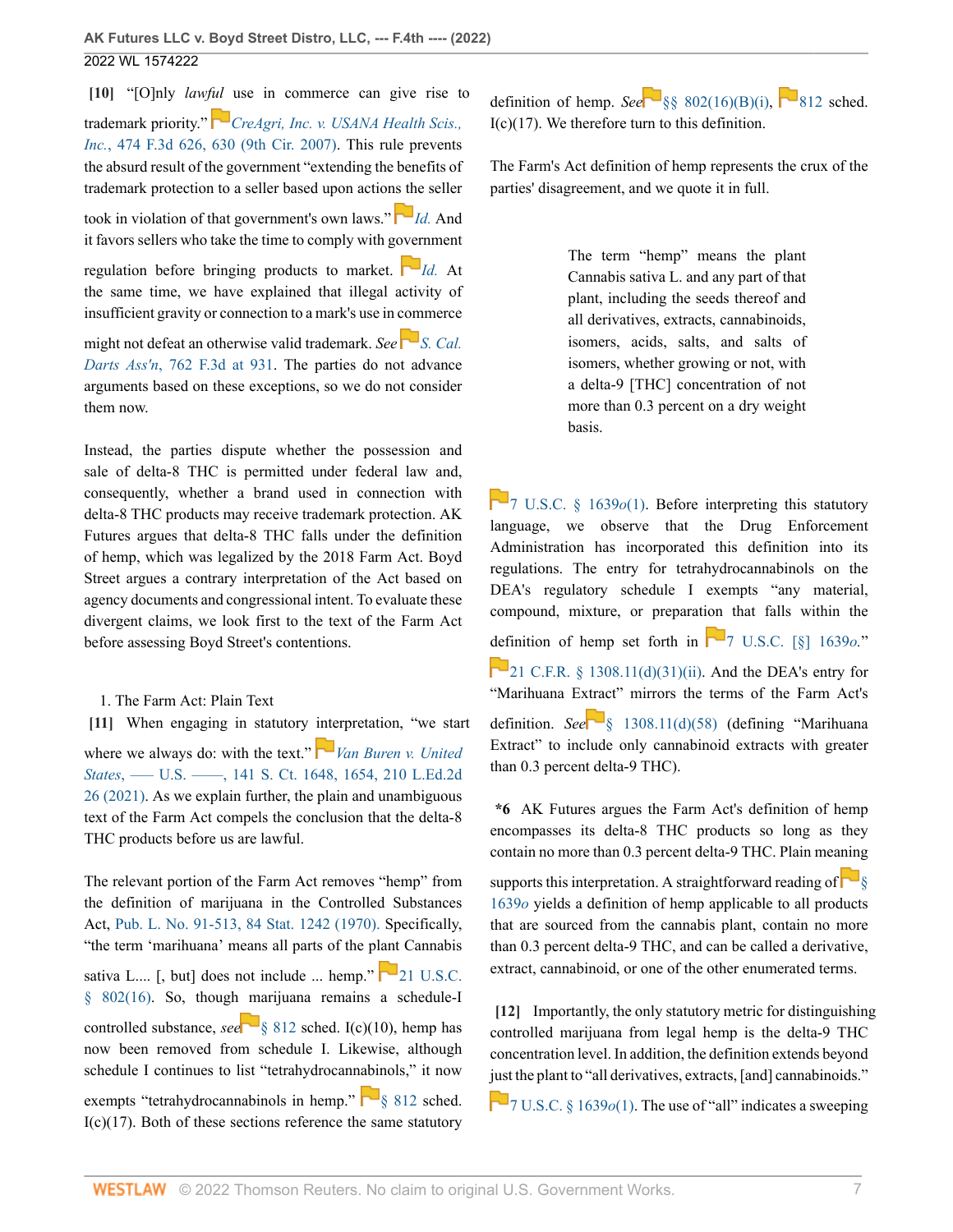statutory reach. *See [Lambright v. Ryan](http://www.westlaw.com/Link/Document/FullText?findType=Y&serNum=2028892237&pubNum=0000506&originatingDoc=Icc040370d7aa11ec8d48d9b78fa47086&refType=RP&fi=co_pp_sp_506_817&originationContext=document&vr=3.0&rs=cblt1.0&transitionType=DocumentItem&contextData=(sc.UserEnteredCitation)#co_pp_sp_506_817)*, 698 F.3d 808, [817 \(9th Cir. 2012\)](http://www.westlaw.com/Link/Document/FullText?findType=Y&serNum=2028892237&pubNum=0000506&originatingDoc=Icc040370d7aa11ec8d48d9b78fa47086&refType=RP&fi=co_pp_sp_506_817&originationContext=document&vr=3.0&rs=cblt1.0&transitionType=DocumentItem&contextData=(sc.UserEnteredCitation)#co_pp_sp_506_817) ("The common meaning of the word 'all' is 'the whole amount, quantity, or extent of; as much as possible' ...." (quoting *[All](http://www.westlaw.com/Link/Document/FullText?findType=Y&serNum=2054559607&pubNum=0008173&originatingDoc=Icc040370d7aa11ec8d48d9b78fa47086&refType=RP&originationContext=document&vr=3.0&rs=cblt1.0&transitionType=DocumentItem&contextData=(sc.UserEnteredCitation))*, Merriam-Webster (online ed., visited Oct. 4, 2012))). This seemingly extends to downstream products and substances, so long as their delta-9 THC concentration does not exceed the statutory threshold.

Certainly, a substance must be a derivative, extract, cannabinoid, or one of the other enumerated terms to fall within the Farm Act's statutory definition. However, these terms do not impose meaningful constraints. We may consider whether a term carries a [tech](https://1.next.westlaw.com/Link/RelatedInformation/Flag?documentGuid=I2752748fc35a11ebaa829251c41d9359&transitionType=InlineKeyCiteFlags&originationContext=docHeaderFlag&Rank=0&ppcid=60f9b16838e345d6823c00f84c157169&contextData=(sc.UserEnteredCitation) )nical meaning in a particular context. For instance, in  $\blacksquare$  *[Van Buren](http://www.westlaw.com/Link/Document/FullText?findType=Y&serNum=2053749201&pubNum=0000708&originatingDoc=Icc040370d7aa11ec8d48d9b78fa47086&refType=RP&originationContext=document&vr=3.0&rs=cblt1.0&transitionType=DocumentItem&contextData=(sc.UserEnteredCitation))*, a case concerning the Computer Fraud and Abuse Act, the Supreme Court considered the technical meaning of the term "access" in the "computing context."  $\boxed{\phantom{1}}$  [141 S. Ct. at 1657](http://www.westlaw.com/Link/Document/FullText?findType=Y&serNum=2053749201&pubNum=0000708&originatingDoc=Icc040370d7aa11ec8d48d9b78fa47086&refType=RP&fi=co_pp_sp_708_1657&originationContext=document&vr=3.0&rs=cblt1.0&transitionType=DocumentItem&contextData=(sc.UserEnteredCitation)#co_pp_sp_708_1657). Here, the various terms of  $\Box$ [§ 1639](http://www.westlaw.com/Link/Document/FullText?findType=L&pubNum=1000546&cite=7USCAS1639O&originatingDoc=Icc040370d7aa11ec8d48d9b78fa47086&refType=LQ&originationContext=document&vr=3.0&rs=cblt1.0&transitionType=DocumentItem&contextData=(sc.UserEnteredCitation))*o* all have technical meanings in the chemistry context, but these meanings are themselves broad. *See, e.g., Derivative*, Merriam-Webster (online ed., last visited Feb. 15, 2022) ("[A] chemical substance related structurally to another substance and theoretically derivable from it[.]"); *Extract*, Oxford English Dictionary (online ed., March 2022) ("The substance extracted[.]"); *Cannabinoid*, Oxford English Dictionary (online ed., Dec. 2021) ("Any of a group of substances including cannabinol, cannabidiol, and other structurally related compounds of natural and synthetic origin."). Thus, even in the chemistry context, the terms in the Farm Act's definition of hemp capture a wide variety of potential substances and products.

<span id="page-7-0"></span>**[\[13\]](#page-1-0)** On the available record, the delta-8 THC in AK Futures' e-cigarette liquid appears to fit comfortably within the statutory definition of "hemp." According to the company's uncontradicted declaration, its delta-8 THC products are "hemp-derived" and contain "less than 0.3" percent delta-9 THC. The FDA materials cited by Boyd Street also refer to delta-8 THC as "one of over 100 *cannabinoids* produced naturally by the cannabis plant." *5 Things to Know about Delta-8, supra* (emphasis added). This indicates that the delta-8 THC in the e-cigarette liquid is properly understood as a derivative, extract, or cannabinoid originating from the cannabis plant a[nd c](https://1.next.westlaw.com/Link/RelatedInformation/Flag?documentGuid=NF414DC402AF611E98904C127C11869D3&transitionType=InlineKeyCiteFlags&originationContext=docHeaderFlag&Rank=0&ppcid=60f9b16838e345d6823c00f84c157169&contextData=(sc.UserEnteredCitation) )ontaining "not more than 0.3 percent" delta-9 THC. *See* [7 U.S.C. § 1639](http://www.westlaw.com/Link/Document/FullText?findType=L&pubNum=1000546&cite=7USCAS1639O&originatingDoc=Icc040370d7aa11ec8d48d9b78fa47086&refType=RB&originationContext=document&vr=3.0&rs=cblt1.0&transitionType=DocumentItem&contextData=(sc.UserEnteredCitation)#co_pp_f1c50000821b0)*o*(1). AK Futures is thus likely to succeed in showing its products are not illegal under federal law and are eligible for trademark protection.

The conclusion that AK Futures' delta-8 THC products are lawful necessarily depends on the veracity of the company's claim that these products contain no more than 0.3 percent delta-9 THC. A showing that AK Futures' products contain more than the permitted threshold level of delta-9 THC would defeat AK Futures' entitlement to trademark protection. According to the DEA and FDA, "many cannabis-derived products do not contain the levels of cannabinoids that they claim to contain on their labels." *[Implementation of the](http://www.westlaw.com/Link/Document/FullText?findType=l&pubNum=0001037&cite=UUID(I1EFA9550E37C11EA882BB19EEFE3CB1F)&originatingDoc=Icc040370d7aa11ec8d48d9b78fa47086&refType=CP&fi=co_pp_sp_1037_51639&originationContext=document&vr=3.0&rs=cblt1.0&transitionType=DocumentItem&contextData=(sc.UserEnteredCitation)#co_pp_sp_1037_51639) [Agriculture Improvement Act of 2018](http://www.westlaw.com/Link/Document/FullText?findType=l&pubNum=0001037&cite=UUID(I1EFA9550E37C11EA882BB19EEFE3CB1F)&originatingDoc=Icc040370d7aa11ec8d48d9b78fa47086&refType=CP&fi=co_pp_sp_1037_51639&originationContext=document&vr=3.0&rs=cblt1.0&transitionType=DocumentItem&contextData=(sc.UserEnteredCitation)#co_pp_sp_1037_51639)*, 85 Fed. Reg. 51,639, [51,641 \(Aug. 21, 2020\).](http://www.westlaw.com/Link/Document/FullText?findType=l&pubNum=0001037&cite=UUID(I1EFA9550E37C11EA882BB19EEFE3CB1F)&originatingDoc=Icc040370d7aa11ec8d48d9b78fa47086&refType=CP&fi=co_pp_sp_1037_51639&originationContext=document&vr=3.0&rs=cblt1.0&transitionType=DocumentItem&contextData=(sc.UserEnteredCitation)#co_pp_sp_1037_51639) So it is entirely possible that AK Futures may ultimately fail to show that its products stay within acceptable delta-9 THC limitations.

**\*7** But at the preliminary injunction stage we must assess likely success, and the only probative record evidence is AK Futures' statement that its products contain less than 0.3 percent delta-9 THC. Further evidentiary support is not required at this stage. *See [K-2 Ski Co. v. Head Ski](http://www.westlaw.com/Link/Document/FullText?findType=Y&serNum=1972112275&pubNum=0000350&originatingDoc=Icc040370d7aa11ec8d48d9b78fa47086&refType=RP&fi=co_pp_sp_350_1088&originationContext=document&vr=3.0&rs=cblt1.0&transitionType=DocumentItem&contextData=(sc.UserEnteredCitation)#co_pp_sp_350_1088) Co.*[, 467 F.2d 1087, 1088–89 \(9th Cir. 1972\)](http://www.westlaw.com/Link/Document/FullText?findType=Y&serNum=1972112275&pubNum=0000350&originatingDoc=Icc040370d7aa11ec8d48d9b78fa47086&refType=RP&fi=co_pp_sp_350_1088&originationContext=document&vr=3.0&rs=cblt1.0&transitionType=DocumentItem&contextData=(sc.UserEnteredCitation)#co_pp_sp_350_1088) ("A verified complaint or supporting affidavits may afford the basis for a preliminary injunction, [unless they] consist largely of general assertions which are substantially controverted by counter-affidavits ...."). Along with its complaint and motion for an injunction, AK Futures has provided a sworn declaration that remains uncontradicted regarding the factual particulars of its delta-8 THC products. This is sufficient to obtain an injunction.

### 2. Boyd Street's Counterarguments

Boyd Street advances two principal arguments that the legalization of hemp in the Farm Act does not extend to delta-8 THC, neither of which overcomes the clear statutory text. First, Boyd Street argues the DEA has interpreted the Act not to apply to delta-8 THC because of the compound's method of manufacture or concoction. Second, it argues that Congress never intended for the Act to legalize any psychoactive substances, such as delta-8 THC. Both arguments fail.

#### a. Agency Interpretation

Boyd Street argues that, according to the DEA, delta-8 THC remains a schedule I substance because of its method of manufacture. Boyd Street relies on the DEA's explanation of its implementing regulations. It points to the phrase, "[a]ll synthetically derived tetrahydrocannabinols remain schedule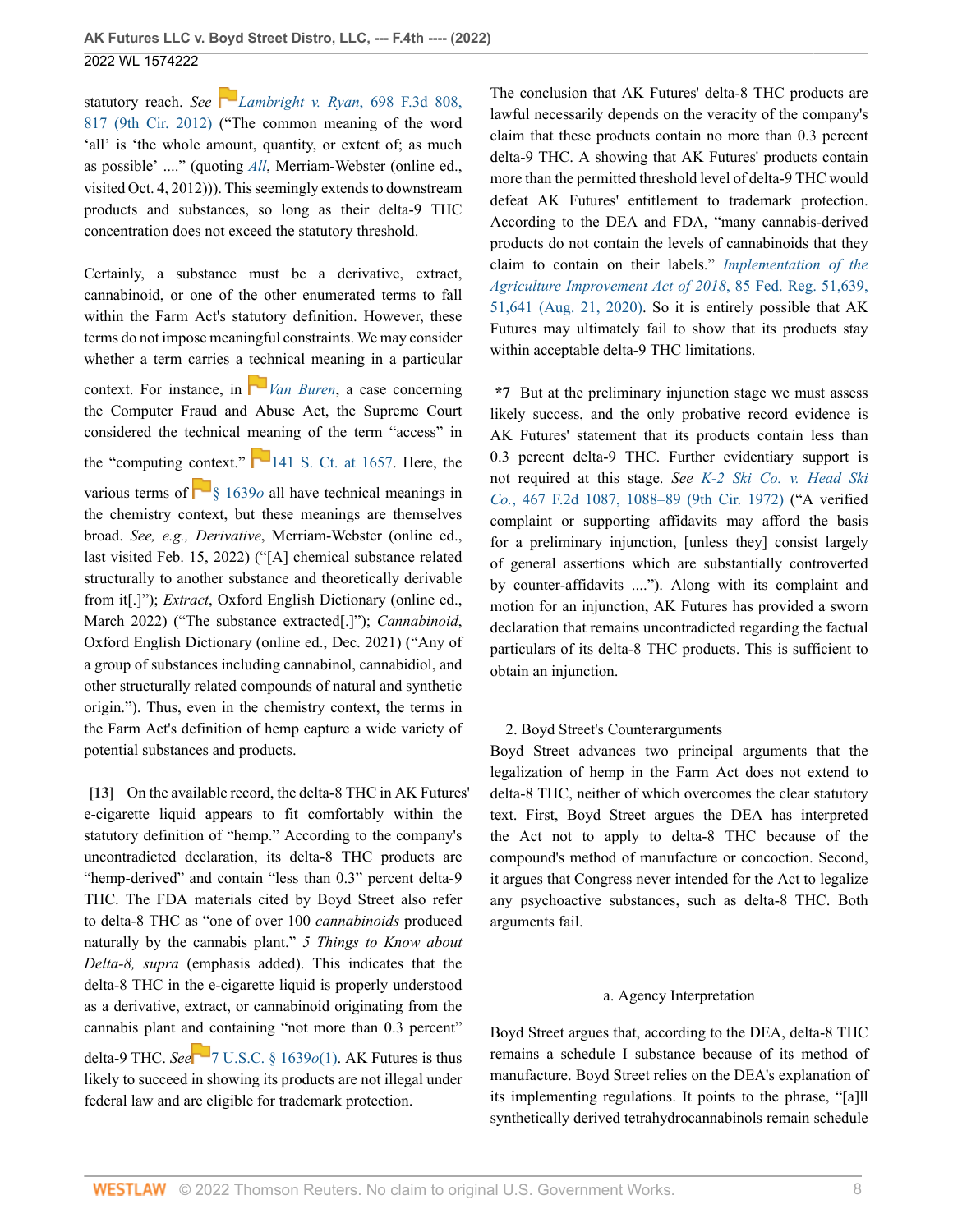I controlled substances." [85 Fed. Reg. at 51,641.](http://www.westlaw.com/Link/Document/FullText?findType=l&pubNum=0001037&cite=UUID(I1EFA9550E37C11EA882BB19EEFE3CB1F)&originatingDoc=Icc040370d7aa11ec8d48d9b78fa47086&refType=CP&fi=co_pp_sp_1037_51641&originationContext=document&vr=3.0&rs=cblt1.0&transitionType=DocumentItem&contextData=(sc.UserEnteredCitation)#co_pp_sp_1037_51641) According to Boyd Street, delta-8 THC is "synthetically derived" because it must be extracted from the cannabis plant and refined through a manufacturing process. In Boyd Street's view, "[d]elta-8 [THC] is considered a synthetic cannabinoid by the DEA because, among other things, it is concentrated and flavored."

<span id="page-8-0"></span>**[\[14\]](#page-1-8)** Although we disagree with Boyd Street on the DEA's stance, we need not consider the agency's interpretation

because [§ 1639](http://www.westlaw.com/Link/Document/FullText?findType=L&pubNum=1000546&cite=7USCAS1639O&originatingDoc=Icc040370d7aa11ec8d48d9b78fa47086&refType=LQ&originationContext=document&vr=3.0&rs=cblt1.0&transitionType=DocumentItem&contextData=(sc.UserEnteredCitation))*o* is unambiguous and precludes a distinction based on manufacturing method. Clear statutory [text](https://1.next.westlaw.com/Link/RelatedInformation/Flag?documentGuid=I1d248e419c9711d993e6d35cc61aab4a&transitionType=InlineKeyCiteFlags&originationContext=docHeaderFlag&Rank=0&ppcid=60f9b16838e345d6823c00f84c157169&contextData=(sc.UserEnteredCitation) ) overrides a contrary agency interpretation. *See*

*[Chevron, U.S.A., Inc. v. Nat. Res. Def. Council, Inc.](http://www.westlaw.com/Link/Document/FullText?findType=Y&serNum=1984130736&pubNum=0000780&originatingDoc=Icc040370d7aa11ec8d48d9b78fa47086&refType=RP&fi=co_pp_sp_780_842&originationContext=document&vr=3.0&rs=cblt1.0&transitionType=DocumentItem&contextData=(sc.UserEnteredCitation)#co_pp_sp_780_842)*, [467 U.S. 837, 842–43, 104 S.Ct. 2778, 81 L.Ed.2d 694](http://www.westlaw.com/Link/Document/FullText?findType=Y&serNum=1984130736&pubNum=0000780&originatingDoc=Icc040370d7aa11ec8d48d9b78fa47086&refType=RP&fi=co_pp_sp_780_842&originationContext=document&vr=3.0&rs=cblt1.0&transitionType=DocumentItem&contextData=(sc.UserEnteredCitation)#co_pp_sp_780_842) [\(1984\).](http://www.westlaw.com/Link/Document/FullText?findType=Y&serNum=1984130736&pubNum=0000780&originatingDoc=Icc040370d7aa11ec8d48d9b78fa47086&refType=RP&fi=co_pp_sp_780_842&originationContext=document&vr=3.0&rs=cblt1.0&transitionType=DocumentItem&contextData=(sc.UserEnteredCitation)#co_pp_sp_780_842) The Farm Act's definition of hemp does not limit its application according to the manner by which "derivatives, extracts, [and] cannabinoids" are produced. Rather, it expressly applies to "all" such downstream products so long as they do not cross the 0.3 percent delta-9 THC

threshold.  $\Box$  [7 U.S.C. § 1639](http://www.westlaw.com/Link/Document/FullText?findType=L&pubNum=1000546&cite=7USCAS1639O&originatingDoc=Icc040370d7aa11ec8d48d9b78fa47086&refType=RB&originationContext=document&vr=3.0&rs=cblt1.0&transitionType=DocumentItem&contextData=(sc.UserEnteredCitation)#co_pp_f1c50000821b0) $o(1)$ . While this statutory definition is broad, its breadth does not make it ambiguous.

*See[Arizona v. Tohono O'odham Nation](http://www.westlaw.com/Link/Document/FullText?findType=Y&serNum=2038561859&pubNum=0000506&originatingDoc=Icc040370d7aa11ec8d48d9b78fa47086&refType=RP&fi=co_pp_sp_506_557&originationContext=document&vr=3.0&rs=cblt1.0&transitionType=DocumentItem&contextData=(sc.UserEnteredCitation)#co_pp_sp_506_557)*, 818 F.3d 549, 557 [\(9th Cir. 2016\)](http://www.westlaw.com/Link/Document/FullText?findType=Y&serNum=2038561859&pubNum=0000506&originatingDoc=Icc040370d7aa11ec8d48d9b78fa47086&refType=RP&fi=co_pp_sp_506_557&originationContext=document&vr=3.0&rs=cblt1.0&transitionType=DocumentItem&contextData=(sc.UserEnteredCitation)#co_pp_sp_506_557) ("[A] word or phrase is not ambiguous just because it has a broad general meaning ...."). Consequently, determining the scope of the Farm Act's legalization of hemp is not a situation where agency deference is appropriate.

Even if the relevant portions of the Farm Act were ambiguous, the DEA does not appear to agree with Boyd Street as to what makes a cannabis product synthetic and thus unlawful. In the same passage quoted by Boyd Street, the DEA explains the Farm Act does not affect "the control status of synthetically derived tetrahydrocannabinols" because hemp, as defined by the statute, "is limited to materials that are derived from the plant Cannabis sativa L." [85 Fed. Reg. at 51,641](http://www.westlaw.com/Link/Document/FullText?findType=l&pubNum=0001037&cite=UUID(I1EFA9550E37C11EA882BB19EEFE3CB1F)&originatingDoc=Icc040370d7aa11ec8d48d9b78fa47086&refType=CP&fi=co_pp_sp_1037_51641&originationContext=document&vr=3.0&rs=cblt1.0&transitionType=DocumentItem&contextData=(sc.UserEnteredCitation)#co_pp_sp_1037_51641). This language suggests the source of the product—not the method of manufacture—is the dispositive factor for ascertaining whether a product is synthetic. A recent agency letter bolsters this understanding. There, the DEA clarifies that "synthetic" delta-8 THC is produced "from non-cannabis materials" and thus remains banned. Letter from Terrence L. Boos, Drug & Chem. Evaluation Section Chief, Drug Enf't Admin., U.S. Dep't of Justice, to Donna C. Yeatman, Exec. Sec'y, Ala. Bd. of Pharmacy (Sept. 15, 2021). In short, the DEA appears to understand the Farm Act's definition of hemp in the same manner as this Court.

**\*8** Boyd Street further points to a copy of the controlled substances schedule from the DEA's website that lists delta-8 THC among tetrahydrocannabinols controlled under schedule I. To the extent that this copy of the schedule suggests that hemp-derived delta-8 THC remains controlled regardless of its delta-9 THC concentration level, this is inconsistent with both statu[tory](https://1.next.westlaw.com/Link/RelatedInformation/Flag?documentGuid=NF414DC402AF611E98904C127C11869D3&transitionType=InlineKeyCiteFlags&originationContext=docHeaderFlag&Rank=0&ppcid=60f9b16838e345d6823c00f84c157169&contextData=(sc.UserEnteredCitation) ) text and the DEA's own duly enacted regulations. *See*  $\sqrt{7 \text{ U.S.C.}}$  § 1639 $o(1)$ ;  $\sqrt{21}$  $\sqrt{21}$  $\sqrt{21}$ [C.F.R. § 1308.11\(d\)\(31\)\(ii\)](http://www.westlaw.com/Link/Document/FullText?findType=L&pubNum=1000547&cite=21CFRS1308.11&originatingDoc=Icc040370d7aa11ec8d48d9b78fa47086&refType=RB&originationContext=document&vr=3.0&rs=cblt1.0&transitionType=DocumentItem&contextData=(sc.UserEnteredCitation)#co_pp_5ba1000067d06), $\Box$ [\(d\)\(58\)](http://www.westlaw.com/Link/Document/FullText?findType=L&pubNum=1000547&cite=21CFRS1308.11&originatingDoc=Icc040370d7aa11ec8d48d9b78fa47086&refType=RB&originationContext=document&vr=3.0&rs=cblt1.0&transitionType=DocumentItem&contextData=(sc.UserEnteredCitation)#co_pp_5ba1000067d06). As a result, we would afford no deference to such an interpretation. *See* [Kisor](http://www.westlaw.com/Link/Document/FullText?findType=Y&serNum=2048565013&pubNum=0000708&originatingDoc=Icc040370d7aa11ec8d48d9b78fa47086&refType=RP&fi=co_pp_sp_708_2415&originationContext=document&vr=3.0&rs=cblt1.0&transitionType=DocumentItem&contextData=(sc.UserEnteredCitation)#co_pp_sp_708_2415) *v. Wilkie*[, ––– U.S. ––––, 139 S. Ct. 2400, 2415, 204](http://www.westlaw.com/Link/Document/FullText?findType=Y&serNum=2048565013&pubNum=0000708&originatingDoc=Icc040370d7aa11ec8d48d9b78fa47086&refType=RP&fi=co_pp_sp_708_2415&originationContext=document&vr=3.0&rs=cblt1.0&transitionType=DocumentItem&contextData=(sc.UserEnteredCitation)#co_pp_sp_708_2415) [L.Ed.2d 841 \(2019\)](http://www.westlaw.com/Link/Document/FullText?findType=Y&serNum=2048565013&pubNum=0000708&originatingDoc=Icc040370d7aa11ec8d48d9b78fa47086&refType=RP&fi=co_pp_sp_708_2415&originationContext=document&vr=3.0&rs=cblt1.0&transitionType=DocumentItem&contextData=(sc.UserEnteredCitation)#co_pp_sp_708_2415) (observing that no deference is afforded where an ag[ency](https://1.next.westlaw.com/Link/RelatedInformation/Flag?documentGuid=Ie07ef2a7b94a11e1b66bbd5332e2d275&transitionType=InlineKeyCiteFlags&originationContext=docHeaderFlag&Rank=0&ppcid=60f9b16838e345d6823c00f84c157169&contextData=(sc.UserEnteredCitation) )'s interpretation is inconsistent with its own regulation); *[Christopher v. SmithKline Beecham Corp.](http://www.westlaw.com/Link/Document/FullText?findType=Y&serNum=2027916172&pubNum=0000780&originatingDoc=Icc040370d7aa11ec8d48d9b78fa47086&refType=RP&fi=co_pp_sp_780_159&originationContext=document&vr=3.0&rs=cblt1.0&transitionType=DocumentItem&contextData=(sc.UserEnteredCitation)#co_pp_sp_780_159)*, [567 U.S. 142, 159–60, 132 S.Ct. 2156, 183 L.Ed.2d 153](http://www.westlaw.com/Link/Document/FullText?findType=Y&serNum=2027916172&pubNum=0000780&originatingDoc=Icc040370d7aa11ec8d48d9b78fa47086&refType=RP&fi=co_pp_sp_780_159&originationContext=document&vr=3.0&rs=cblt1.0&transitionType=DocumentItem&contextData=(sc.UserEnteredCitation)#co_pp_sp_780_159) [\(2012\)](http://www.westlaw.com/Link/Document/FullText?findType=Y&serNum=2027916172&pubNum=0000780&originatingDoc=Icc040370d7aa11ec8d48d9b78fa47086&refType=RP&fi=co_pp_sp_780_159&originationContext=document&vr=3.0&rs=cblt1.0&transitionType=DocumentItem&contextData=(sc.UserEnteredCitation)#co_pp_sp_780_159) (finding agency interpretation unpersuasive where inconsistent with statute). This copy of the schedule does not

<span id="page-8-1"></span>**[\[15\]](#page-1-1)** In sum, the Farm Act's definition of hemp is not ambiguous, so we do not consider agency interpretation. Even if we did, the DEA's view of the Farm Act's plain text aligns with our own and does not support Boyd Street's proposed distinction based on manufacturing method.

help Boyd Street.

### b. Congressional Intent

Boyd Street next argues Congress intended the Farm Act to legalize only industrial hemp, not a potentially psychoactive substance like delta-8 THC. As evidence, it quotes from statements in the legislative history referring to industrial hemp. *See, e.g.*, 164 Cong. Rec. H10,145 (daily ed. Dec. 12, 2018) (statement of Rep. Comer) ("I am particularly glad to see industrial hemp de-scheduled from the controlled substances list ...."). Boyd Street is effectively asking us to recognize the following limitation: that substances legalized by the Farm Act must be somehow suited for an industrial purpose, not for human consumption.

Unfortunately for Boyd Street, this limitation appears neither in hemp's definition, nor in its exemption from the Controlled Substances Act. *See* Farm Act, §§ 10113–14, 12619, 132 Stat. at 4908–14, 5018. The term "industrial hemp" does appear in a separate section modifying previously enacted authorization for research into the plant. § 7605, 132 Stat. at 4828–29. But the relevant U.S. Code provision contains its own definition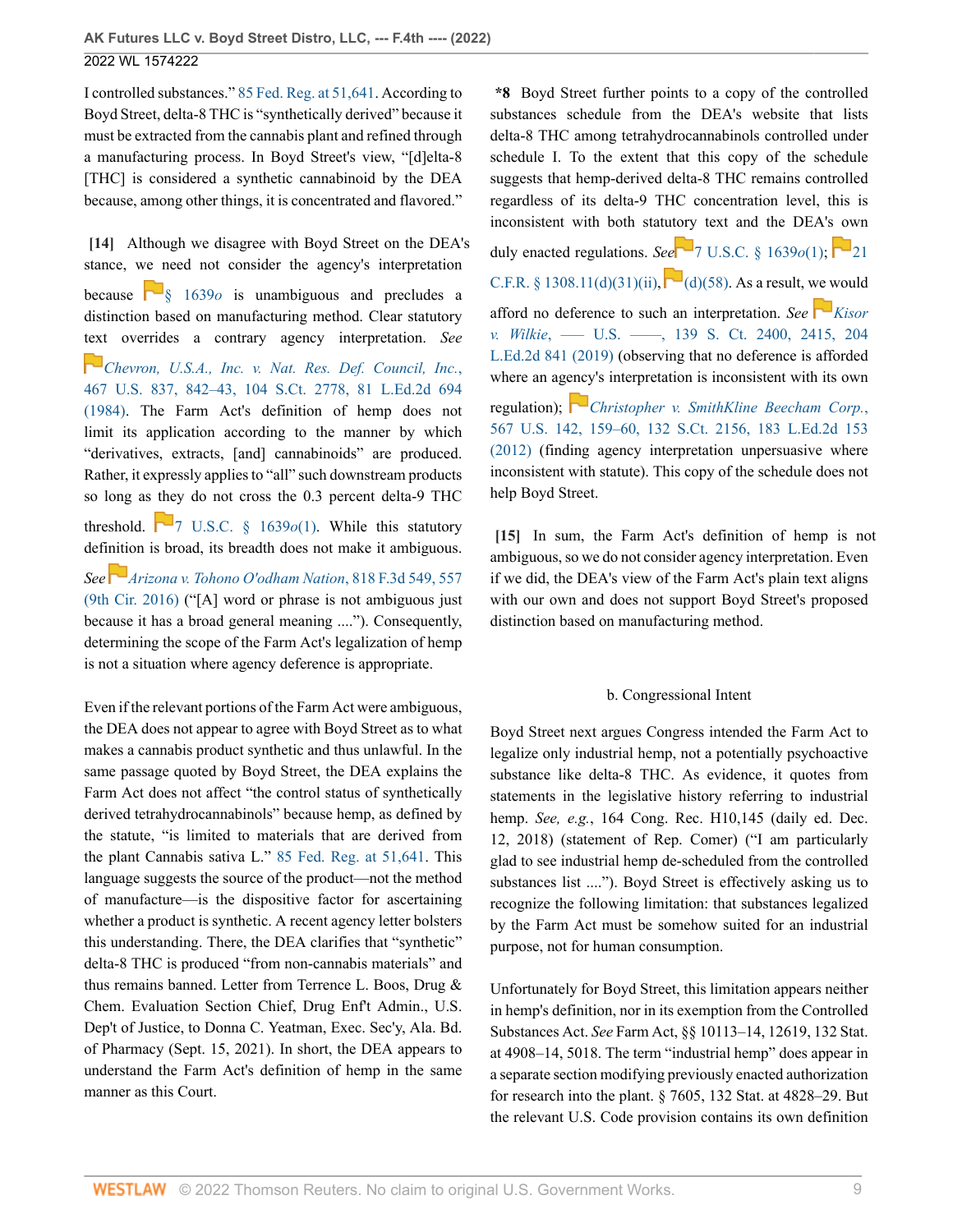of "industrial hemp" [that](https://1.next.westlaw.com/Link/RelatedInformation/Flag?documentGuid=N59A806A0D51B11ECB055C444B730B85B&transitionType=InlineKeyCiteFlags&originationContext=docHeaderFlag&Rank=0&ppcid=60f9b16838e345d6823c00f84c157169&contextData=(sc.UserEnteredCitation) ) is even broader than the one we have considered so far. *See* [7 U.S.C. § 5940\(a\)\(2\)](http://www.westlaw.com/Link/Document/FullText?findType=L&pubNum=1000546&cite=7USCAS5940&originatingDoc=Icc040370d7aa11ec8d48d9b78fa47086&refType=LQ&originationContext=document&vr=3.0&rs=cblt1.0&transitionType=DocumentItem&contextData=(sc.UserEnteredCitation)). To give effect to Boyd Street's understanding of congressional purpose, we would need to read its proposed limitation into the statute. But courts will allow neither ambiguous legislative history, nor speculation about congressional intent to "muddy" clear

statutory language. *See [Azar v. Allina Health Servs.](http://www.westlaw.com/Link/Document/FullText?findType=Y&serNum=2048401480&pubNum=0000708&originatingDoc=Icc040370d7aa11ec8d48d9b78fa47086&refType=RP&fi=co_pp_sp_708_1814&originationContext=document&vr=3.0&rs=cblt1.0&transitionType=DocumentItem&contextData=(sc.UserEnteredCitation)#co_pp_sp_708_1814)*, ––– [U.S. ––––, 139 S. Ct. 1804, 1814, 204 L.Ed.2d 139 \(2019\)](http://www.westlaw.com/Link/Document/FullText?findType=Y&serNum=2048401480&pubNum=0000708&originatingDoc=Icc040370d7aa11ec8d48d9b78fa47086&refType=RP&fi=co_pp_sp_708_1814&originationContext=document&vr=3.0&rs=cblt1.0&transitionType=DocumentItem&contextData=(sc.UserEnteredCitation)#co_pp_sp_708_1814); *[Wis. Cent. Ltd. v. United States](http://www.westlaw.com/Link/Document/FullText?findType=Y&serNum=2044774566&pubNum=0000708&originatingDoc=Icc040370d7aa11ec8d48d9b78fa47086&refType=RP&fi=co_pp_sp_708_2073&originationContext=document&vr=3.0&rs=cblt1.0&transitionType=DocumentItem&contextData=(sc.UserEnteredCitation)#co_pp_sp_708_2073)*, ––– U.S. ––––, 138 S. Ct. [2067, 2073, 201 L.Ed.2d 490 \(2018\)](http://www.westlaw.com/Link/Document/FullText?findType=Y&serNum=2044774566&pubNum=0000708&originatingDoc=Icc040370d7aa11ec8d48d9b78fa47086&refType=RP&fi=co_pp_sp_708_2073&originationContext=document&vr=3.0&rs=cblt1.0&transitionType=DocumentItem&contextData=(sc.UserEnteredCitation)#co_pp_sp_708_2073).

Regardless of the wisdom of legalizing delta-8 THC products, this Court will not substitute its own policy judgment for that of Congress. If Boyd Street is correct, and Congress inadvertently created a loophole legalizing vaping products containing delta-8 THC, then it is for Congress to fix its mistake. Boyd Street's intent-based argument is thus unsuccessful. With that, neither of Boyd Street's counterarguments dissuade us from the conclusion that AK Futures is likely to succeed on the merits of its trademark claim. We are left with Boyd Street's remaining challenges to the injunction's other elements.

#### c. Irreparable Harm

The District Court correctly found that AK Futures is likely to suffer irreparable harm absent an injunction. By statute, AK Futures is entitled to a rebuttable presumption of irreparable harm on its trademark claim because the company has shown it will likely succeed on the merits. *See*[15 U.S.C. § 1116\(a\)](http://www.westlaw.com/Link/Document/FullText?findType=L&pubNum=1000546&cite=15USCAS1116&originatingDoc=Icc040370d7aa11ec8d48d9b78fa47086&refType=RB&originationContext=document&vr=3.0&rs=cblt1.0&transitionType=DocumentItem&contextData=(sc.UserEnteredCitation)#co_pp_8b3b0000958a4). AK Futures has also argued that its declarations show it will suffer damage to its reputation and a loss of consumer goodwill from the sale of counterfeit Cake products.

<span id="page-9-0"></span>**\*9 [\[16\]](#page-2-0)** Boyd Street's arguments fail to rebut the presumption in AK Futures' favor or to show the injunction should not have issued on the copyright claim. Boyd Street relies on its CEO's declaration, which states the store has stopped selling Cake-branded products and has no plans to do so in the future. Following Boyd Street's logic, AK Futures cannot suffer harm if the sale of counterfeit Cake products has ceased. Alas for Boyd Street, it waived this argument. Before the District Court, it argued the lack of intent to make future sales as an aspect of success on the merits, not irreparable harm. Consequently, the District Court never had an opportunity to consider whether the intent to stop selling Cake products could defeat a presumption and showing of

irreparable harm. We will not do so for the first time on appeal.

*See [L](https://1.next.westlaw.com/Link/RelatedInformation/Flag?documentGuid=I7208b810ad1311eba4978dd2c5234e82&transitionType=InlineKeyCiteFlags&originationContext=docHeaderFlag&Rank=0&ppcid=60f9b16838e345d6823c00f84c157169&contextData=(sc.UserEnteredCitation) )emmon v. Snap, Inc.*[, 995 F.3d 1085, 1095 \(9th Cir.](http://www.westlaw.com/Link/Document/FullText?findType=Y&serNum=2053558932&pubNum=0000506&originatingDoc=Icc040370d7aa11ec8d48d9b78fa47086&refType=RP&fi=co_pp_sp_506_1095&originationContext=document&vr=3.0&rs=cblt1.0&transitionType=DocumentItem&contextData=(sc.UserEnteredCitation)#co_pp_sp_506_1095) [2021\)](http://www.westlaw.com/Link/Document/FullText?findType=Y&serNum=2053558932&pubNum=0000506&originatingDoc=Icc040370d7aa11ec8d48d9b78fa47086&refType=RP&fi=co_pp_sp_506_1095&originationContext=document&vr=3.0&rs=cblt1.0&transitionType=DocumentItem&contextData=(sc.UserEnteredCitation)#co_pp_sp_506_1095) ("[W]e refrain from deciding an issue that the district court has not had the opportunity to evaluate." (quotation omitted)).

<span id="page-9-1"></span>**[\[17\]](#page-2-1)** Even if the argument were not waived, we strongly doubt Boyd Street's stated intent to stop selling Cake products would defeat AK Futures' presumption and showing of irreparable harm. Boyd Street's declaration contains a number of admissions that call into question its ability to adequately control the flow of products through its store. Most of its business is in cash, it does not keep documentation associated with at least some portion of its sales, and its CEO relies on the mere fact that a seller issues an invoice to assess authenticity. This all suggests a business structure without safeguards against selling counterfeit products. Thus, in pointing to its CEO's declaration to no longer sell Cake products, Boyd Street fails to overcome the District Court's finding and presumption of irreparable harm in AK Futures' favor.

### d. Public Interest

Boyd Street presents several arguments why the injunction is not in the public interest, but none succeed in convincing us the District Court committed error. Boyd Street begins with a challenge to the trademark claim. It argues that various public interests typically present in trademark cases—for instance, protecting consumers from the confusion caused by counterfeit goods—do not apply where the underlying product is unlawful. This argument necessarily rises or falls with our view of the lawfulness of delta-8 THC. Because we have determined AK Futures will likely succeed in showing its delta-8 THC products are lawful, this first argument gets Boyd Street nowhere.

Next, Boyd Street attacks the District Court's reasoning that an injunction will serve the public heath by allowing consumers to avoid potentially unsafe counterfeit products. According to Boyd Street, there is no evidence that the original products are safe because they are not tested or otherwise regulated by the FDA. However, Boyd Street fails to grapple with the quality-control measures that AK Futures reportedly imposes on its own. AK Futures' undisputed declaration reveals that it "screens for heavy metals, pesticides, and other contaminates" in its products, though it cannot test counterfeits. Keeping heavy metals and